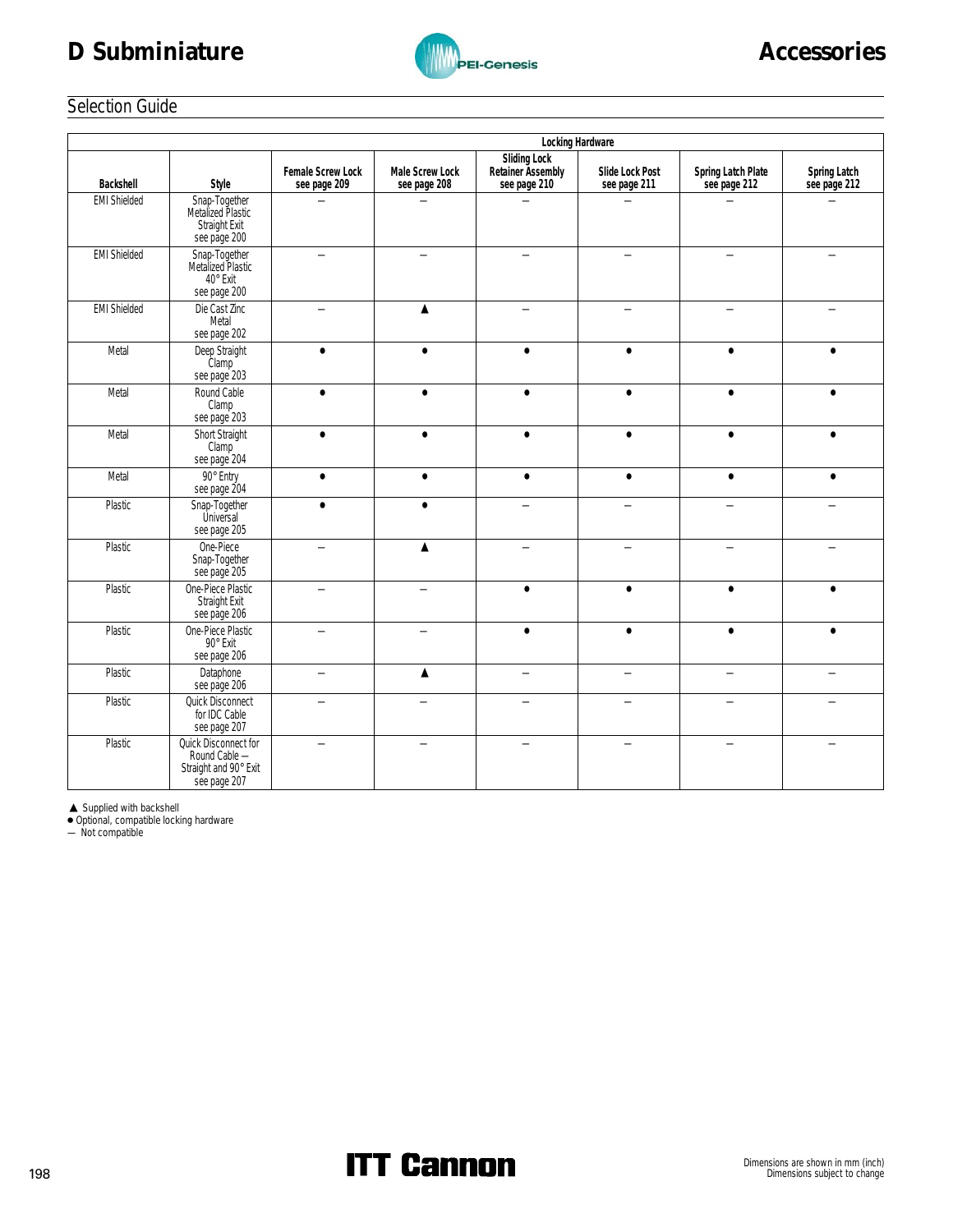# D Subminiature **Accessories**



# Selection Guide

|                              |                                |                                    |                                   | Locking Hardware                   |                                           |                            |                                                     |
|------------------------------|--------------------------------|------------------------------------|-----------------------------------|------------------------------------|-------------------------------------------|----------------------------|-----------------------------------------------------|
| Locking Hook<br>see page 207 | Locking Spring<br>see page 207 | Jackscrew Assembly<br>see page 213 | Jackpost Assembly<br>see page 213 | Recessed Jackscrew<br>see page 201 | <b>Extended Jackscrew</b><br>see page 201 | Thumbscrew<br>see page 201 | Jackpost for<br>In-Line Connections<br>see page 201 |
|                              |                                |                                    |                                   | $\bullet$                          | $\bullet$                                 | $\bullet$                  | $\bullet$                                           |
|                              | $\equiv$                       | $\overline{\phantom{0}}$           | $\equiv$                          | $\bullet$                          | $\bullet$                                 | $\bullet$                  |                                                     |
|                              | ÷,                             |                                    |                                   |                                    | $\overline{\phantom{0}}$                  | $\overline{\phantom{0}}$   |                                                     |
|                              |                                |                                    | $\bullet$                         |                                    |                                           |                            |                                                     |
|                              |                                | $\overline{\phantom{0}}$           | $\bullet$                         |                                    | $\equiv$                                  |                            |                                                     |
|                              | —                              | $\overline{\phantom{0}}$           | $\bullet$                         | —                                  | —                                         |                            |                                                     |
|                              | $\equiv$                       | $\overline{\phantom{0}}$           |                                   |                                    | $\overline{\phantom{0}}$                  |                            |                                                     |
|                              | $\overline{\phantom{0}}$       | $\bullet$                          |                                   | $\overline{\phantom{0}}$           | $\equiv$                                  |                            |                                                     |
|                              |                                | ÷,                                 |                                   |                                    | ц                                         |                            |                                                     |
|                              |                                |                                    |                                   |                                    |                                           |                            |                                                     |
|                              | ▃                              | $\overline{\phantom{0}}$           |                                   | $\overline{\phantom{0}}$           | $\overline{\phantom{0}}$                  |                            |                                                     |
|                              |                                |                                    |                                   |                                    | $\qquad \qquad -$                         |                            |                                                     |
| $\bullet$                    | $\bullet$                      | ц                                  |                                   |                                    | $\overline{\phantom{0}}$                  |                            |                                                     |
| $\bullet$                    | $\bullet$                      |                                    |                                   |                                    |                                           |                            |                                                     |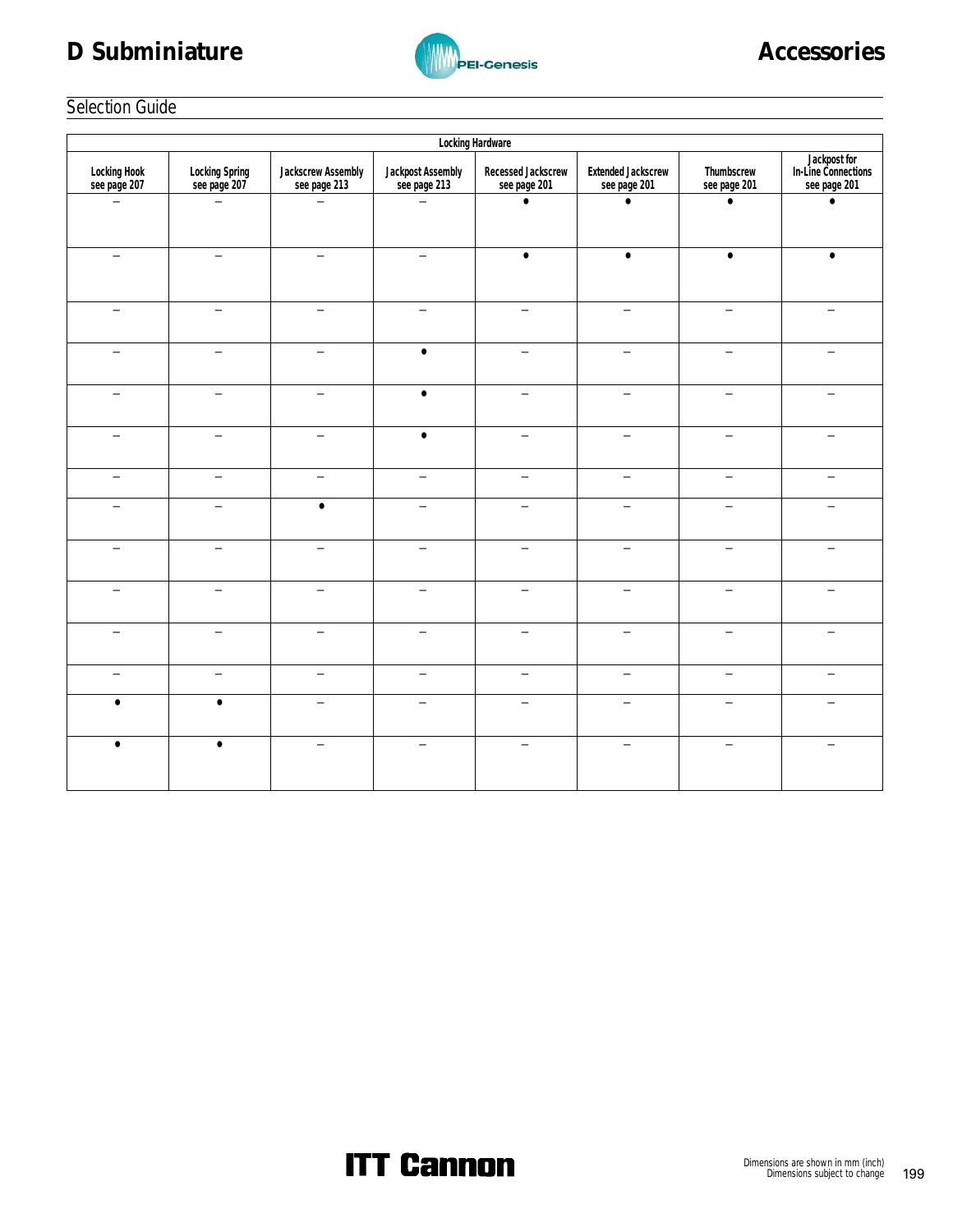

# Snap-Together Metalized Plastic

Metalized plastic backshells reduce EMI/RFI emissions.

Metalized plastic provides a light weight solution. Design includes integral strain relieving cable clamp.

#### **Product Features**

 Improves conformance to FCC DOC #20780 shielding requirements No crimp ferrule tooling needed Quick and simple assembly using snaptogether design feature

#### **Attenuation**



#### **Straight Exit**



 Kit consists of 1 front shell, 1 rear shell, 1 cable clamp, 2 screws Optional locking hardware sold separately, see page 201.





Note: Cable grounding tang not available on DE size backshell.

#### **Specifications**

| Attenuation:       | $-49$ dB @ 100 MHz                 |
|--------------------|------------------------------------|
| Temperature Range: | $-20^{\circ}$ C to 80 $^{\circ}$ C |

| <b>Materials and Finishes</b>              |  |  |  |  |
|--------------------------------------------|--|--|--|--|
| Thermoplastic, UL 94V-0 rated<br>Material: |  |  |  |  |
| Nickel over Copper<br>Finish:              |  |  |  |  |





| ĥ<br>₩ |   | ſ |
|--------|---|---|
|        | Α |   |

ØH

| Shell |        | Part         |               |                   |                   |                   |                   | ØΗ           |
|-------|--------|--------------|---------------|-------------------|-------------------|-------------------|-------------------|--------------|
| Size  | ∟avout | Number       | ±0.15(.006)   | $\pm 0.30$ (.012) | $\pm 0.30$ (.012) | $\pm 0.30$ (.120) | $\pm 0.20$ (.008) | Max.         |
| DE    |        | DE121073-154 | 24.95 (.982)  | 30,81 (1.213)     | 23.70 (.933)      | 16,00(.630)       | 35.99 (1.417)     | 7,32 (.288)  |
| DA    | 15     | DA121073-150 | 33.30 (1.311) | 39.09 (1.539)     | 31.80 (1.252)     | 16,00(.630)       | 42.00 (1.654)     | 8,31 (.327)  |
| DB    | 25     | DB121073-151 | 47.00 (1.850) | 53,01 (2.087)     | 45.01 (1.772)     | 16.00 (.630)      | 42,00 (1.654)     | 10,52 (.414) |
| DC    | 37     | DC121073-152 | 63.45 (2.498) | 69,29 (2.728)     | 60.30 (2.374)     | 16,00(.630)       | 42,00 (1.654)     | 12,32 (.485) |
| DD    | 50     | DD121073-153 | 61.10(2.410)  | 66,90 (2.634)     | 58.30 (2.295)     | 19,00 (.748)      | 42,00 (1.654)     | 13,00 (.512) |

D

E

**40**° **Exit**



 Kit consists of 1 front shell, 1 rear shell, 1 cable clamp, 2 screws Optional locking hardware sold separately, see page 201.





| Shell |        | Part        |                   |                   |                   |                   |             | Cable Diameter |
|-------|--------|-------------|-------------------|-------------------|-------------------|-------------------|-------------|----------------|
| Size  | Layout | Number      | $\pm 0.30$ (.012) | $\pm 0.30$ (.012) | $\pm 0.30$ (.012) | $\pm 0.20$ (.008) | Min.        | Max.           |
| DE    |        | DE121073-54 | 35.99 (1.417)     | 22,00 (.866)      | 16,00(.630)       | 35.99 (1.417)     | 3,51(.138)  | 7,49 (.295)    |
| DA    | 15     | DA121073-50 | 44.29 (1.744)     | 27.31 (1.075)     | 16,00 (.630)      | 42,01 (1.654)     | 6,50(.256)  | 8,99(.354)     |
| DB    | 25     | DB121073-51 | 57.99 (2.283)     | 41.00 (1.614)     | 16,00 (.630)      | 42.01 (1.654)     | 6,50(.256)  | 11,00(.433)    |
| DC    | 37     | DC121073-52 | 74.50 (2.933)     | 57.51 (2.264)     | 16,00 (.630)      | 42,01 (1.654)     | 6,50(.256)  | 11,00 (.433)   |
| DD    | 50     | DD121073-53 | 72.97 (2.873)     | 54.99 (2.165)     | 19,00 (.748)      | 42.01 (1.654)     | 8,99 (.354) | 13,00 (.512)   |

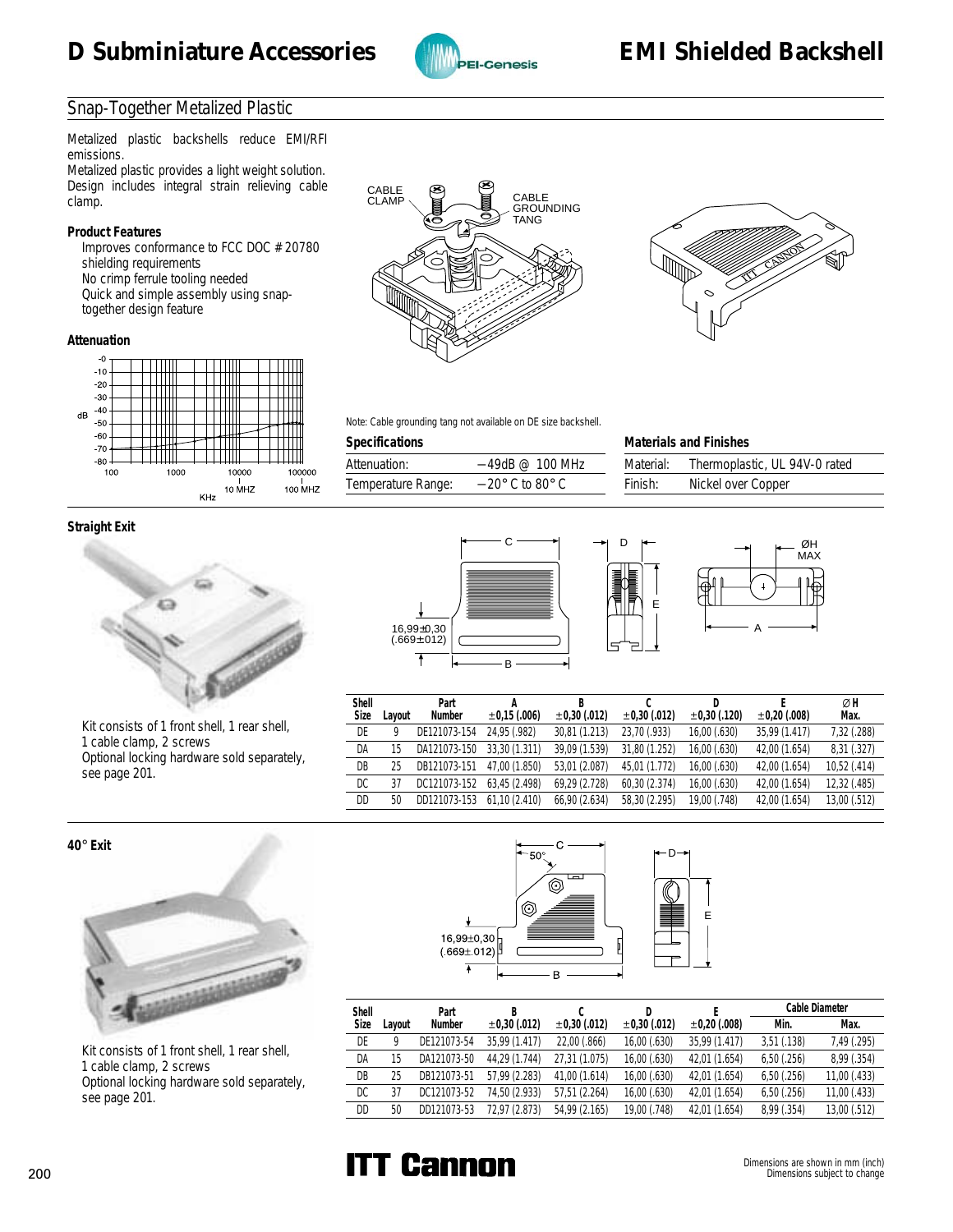

# Locking Hardware for Snap-Together EMI Shielded Backshell

#### **Recessed Jackscrew Extended Jackscrew Thumbscrew**





| Part Number:                               | 250-8501-004 |
|--------------------------------------------|--------------|
| Material:                                  | <b>Brass</b> |
| Finish:                                    | Nickel       |
| <b>Quantity Required</b><br>per Connector: |              |
|                                            |              |

# Jackpost for In-Line Connections



 $\sim$ 





 Assembly consists of 1 rectangular nut, 1 jackpost,  $1 \#4-40$  lock washer.

| Part Number:                               | D121073-19    |
|--------------------------------------------|---------------|
| Material:                                  | <b>Brass</b>  |
| Finish:                                    | <b>Nickel</b> |
| <b>Quantity Required</b><br>per Connector: |               |

#### 4,30 (.169) 6,00 (.236) MIN Ø 4,10 (.161) THREADS  $-19,00(.748)$ 9,00 (.354)

| Part Number:                               | 250-8501-009 (M3)<br>250-8501-010 (#4-40) |
|--------------------------------------------|-------------------------------------------|
| Material:                                  | <b>Brass</b>                              |
| Finish:                                    | Nickel                                    |
| <b>Quantity Required</b><br>per Connector: | 7                                         |



| Part Number:                               | 250-8501-013 |
|--------------------------------------------|--------------|
| Material:                                  | <b>Brass</b> |
| Finish:                                    | Nickel       |
| <b>Quantity Required</b><br>per Connector: |              |
|                                            |              |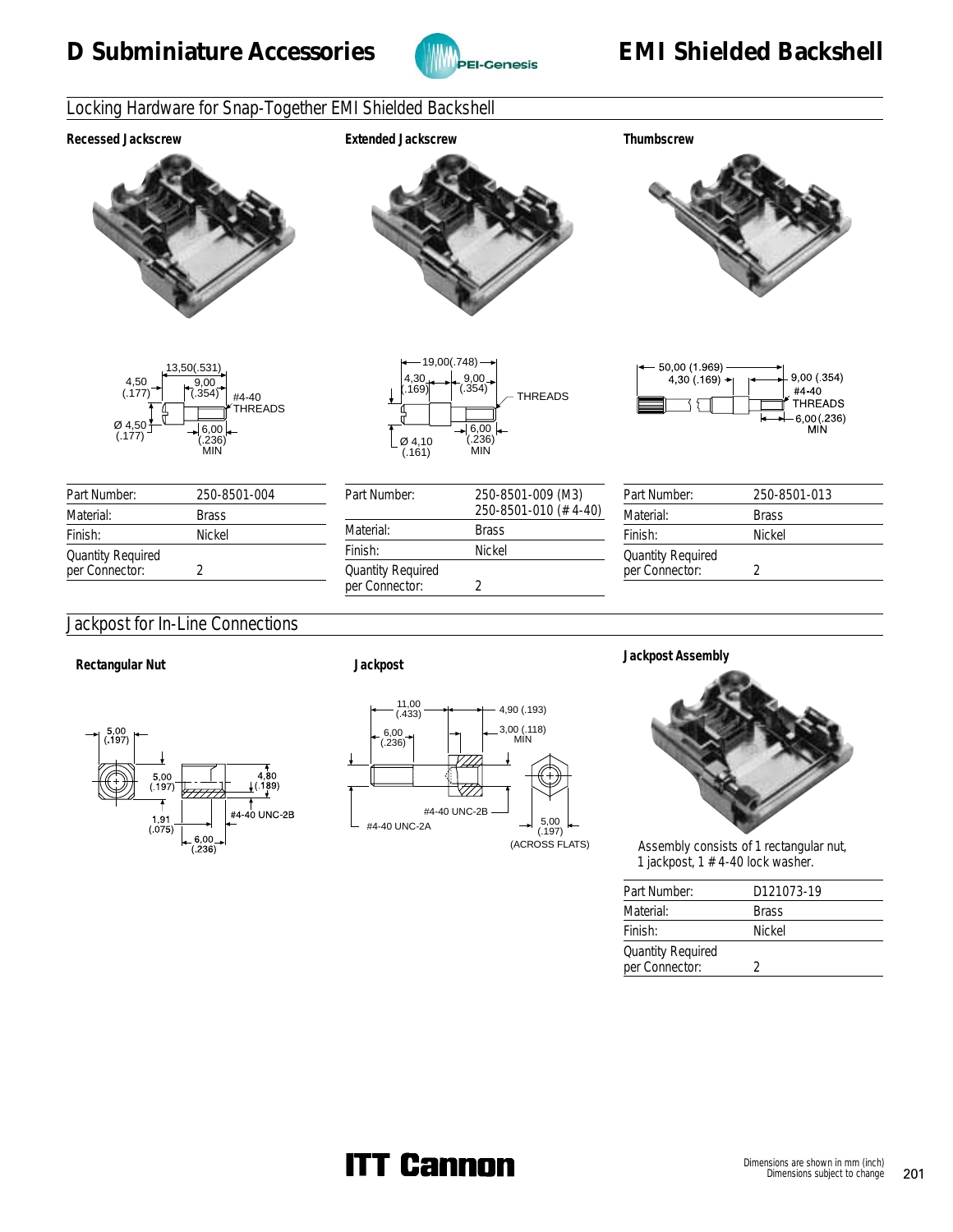

# Die Cast Zinc Metal Backshell

#### **Straight Exit**





**C** ±**0,13 (.005)**

**D** ±**0,13 (.005)**

**Materials and Finishes**

Backshell Material: Zinc Backshell Finish: Clear Zinc Compression Inserts: PVC Hardware Material: Steel Hardware Finish: Clear Zinc

X **E** ±**0,13 (.005)**

**F** ±**0,13 (.005)**

Die cast metal backshells reduce EMI/RFI emissions.

Die cast metal backshells offer improved shielding in a rugged package.

#### **Product Features**

 Improves conformance to FCC DOC #20780 shielding requirements

No crimp ferrule tooling needed

Kit consists of 1 front shell, 1 rear shell,

2 screws, 2 hex nuts, 2 mounting screws, 2 end brackets, 1 set of compression inserts (see this page)

#### **Attenuation**



#### **Compression Inserts (Included With Die Cast Zinc Metal Backshell)**

Compression inserts accommodate a wide variety of cable sizes. **9 and 15 Position\***

| Position | Cable Diameter |
|----------|----------------|
| 9.15     | .190/.350      |
| 25       | .190/0.460     |
| 37.50    | .300/0.680     |



Shell<br>Size

**Layout** 

**Specifications**

**Part Number**

Attenuation: -50 dB @ 1000 MHz Temperature Range: –20° C to 80° C

**A** ±**0,13 (.005)**

**B** ±**0,13 (.005)**

DE 9 980-2000-345 31,12 (1.225) 37,21 (1.465) 15,75 (.620) 15,75 (.620) 10,16 (.400) 24,99 (.984) DA 15 980-2000-346 39,12 (1.540) 40,64 (1.600) 15,75 (.620) 15,75 (.620) 10,16 (.400) 33,32 (1.312) DB 25 980-2000-347 53,09 (2.090) 39,37 (1.550) 17,53 (.690) 15,75 (.620) 13,34 (.525) 47,17 (1.857) DC 37 980-2000-348 69,34 (2.730) 45,72 (1.800) 21,95 (.864) 15,75 (.620) 18,44 (.726) 63,50 (2.500) DD 50 980-2000-349 66,70 (2.626) 45,72 (1.800) 21,95 (.864) 18,54 (.730) 18,44 (.726) 61,11 (2.406)





**25 Position\* 37 and 50 Position\***



#### \* Inserts may be supplied mirror image

|                 |              |              |              |              | #3           |             |              | #4           |              |              | #6                       |             |
|-----------------|--------------|--------------|--------------|--------------|--------------|-------------|--------------|--------------|--------------|--------------|--------------------------|-------------|
| Position        | 0.D          | I.D          | 0.D          | I.D.         | 0.D.         | I.D.        | 0.D.         | I.D          | 0.D.         | I.D.         | 0.D                      | I.D.        |
| 9, 15           | 12.07 (.475) | 8.13(.320)   | 9,14(.360)   | 8,00(.315)   | 9,14(.360)   | 6,48(.255)  | 9.14(.360)   | 7,24 (.285)  | 9.14(.360)   | 5,33(.210)   | $\overline{\phantom{m}}$ |             |
| $\Omega$<br>-25 | 15.24 (.600) | 11.43 (.450) | 11,43 (.450) | 10,41 (.410) | 11,43 (.450) | 9,40 (.370) | 11,43 (.450) | 7,62(.300)   | 11.43 (.450) | 5.84 (.230)  | $\overline{\phantom{m}}$ |             |
| 37,50           | 16,64 (.655) | 14,48 (.570) | 17,78 (.700) | 15,75 (.620) | 20,57 (.810) | 16,51(.650) | 16,64 (.655) | 12,70 (.500) | 16,64 (.655) | 10,80 (.425) | 16,64 (.655)             | 8,89 (.350) |

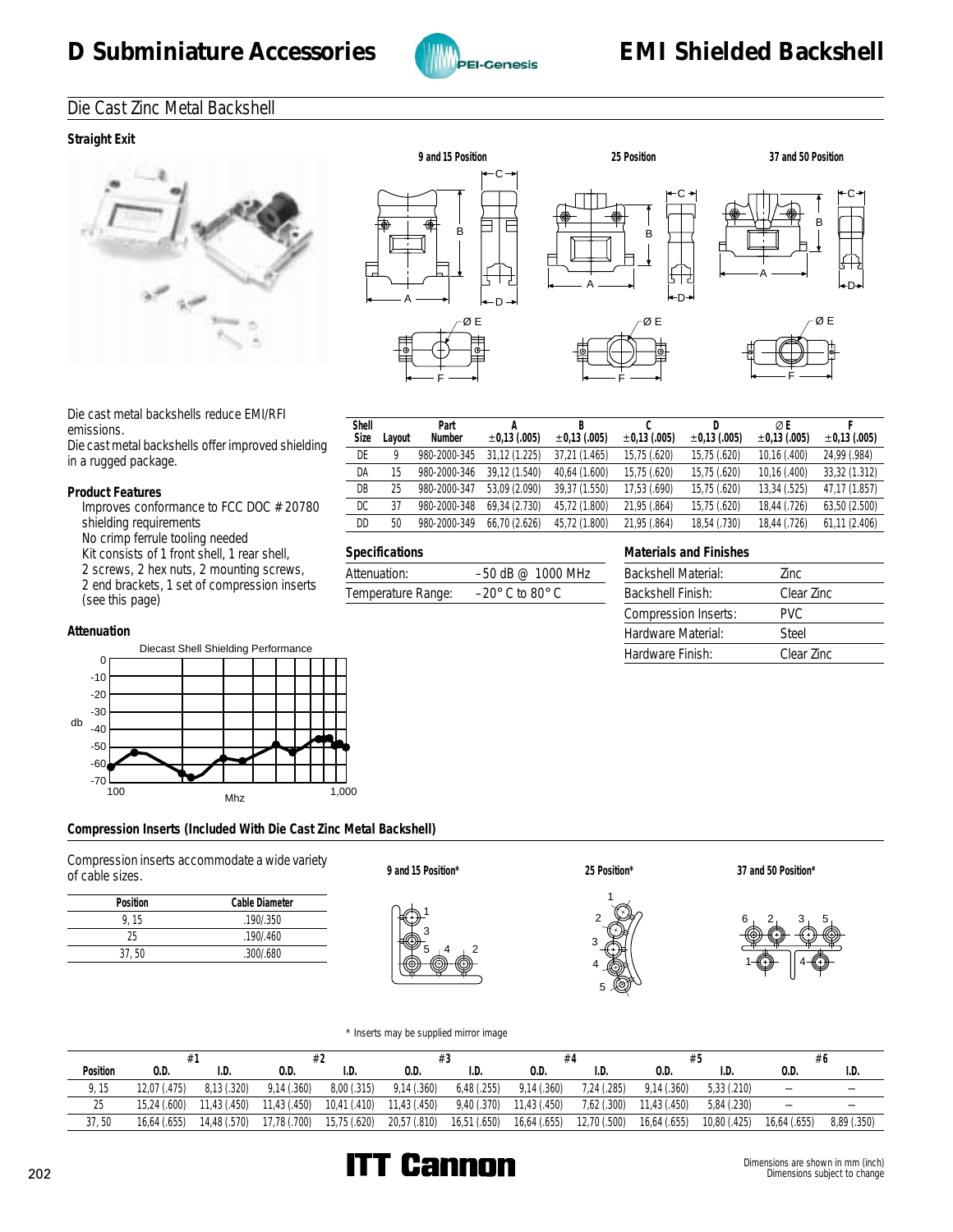# D Subminiature Accessories **MEXIS Accessories** Metal Backshell



# Metal Backshell

**Product Features**

Metal Backshells provide strain relief. Various profiles available for different cable routing requirements.

| Materials and Finishes     |                                 |
|----------------------------|---------------------------------|
| <b>Backshell Material:</b> | Low Carbon Steel                |
| Finish:                    | Yellow Chromate over<br>Cadmium |
| Hardware Material:         | Steel                           |
|                            |                                 |

Qualified to MIL-Spec M85049







#### Kit consists of 1 shell, 2 cable clamps, 2 screws, 2 hex nuts

| Shell<br>Size | Lavout | Part<br>Number | Mil Spec<br>Part Number | $\pm 0.38$ (.015) | $\pm 0.572$ (.0225) | $\pm 0.13$ (.005) | max.         | $\pm 0.38$ (.015) | $\pm 0.38$ (.015) | $\pm 0.38$ (.015) | max.          |
|---------------|--------|----------------|-------------------------|-------------------|---------------------|-------------------|--------------|-------------------|-------------------|-------------------|---------------|
| DE            |        | DE24657        | M85049/48-1-1           | 30.56 (1.203)     | 12.484 (.4915)      | 24,99 (.984)      | 14,68 (.578) | 9,53(.375)        | 9,53(.375)        | 19,05 (.750)      | 31,75 (1.250) |
| DA            |        | DA24658        | M85049/48-1-2           | 38.89 (1.531)     | 12.484 (.4915)      | 33,32 (1.312)     | 14,68 (.578) | 18,11 (.713)      | 7,93 (.312)       | 19,05 (.750)      | 31,75 (1.250) |
| DB            | 25     | DB24659        | M85049/48-1-3           | 52.78 (2.078)     | 12.484 (.4915)      | 47.04 (1.852)     | 14.68 (.578) | 25,40 (1.000)     | 7.93 (.312)       | 25.40 (1.000)     | 39,70 (1.563) |
| DC            |        | DC24660        | M85049/48-1-4           | 69.04 (2.718)     | 12.484 (.4915)      | 63.50 (2.500)     | 14.68 (.578) | 34.93 (1.375)     | 7.93 (.312)       | 25.40 (1.000)     | 39,70 (1.563) |
| DD            | 50     | DD24661        | M85049/48-1-5           | 66,68 (2.625)     | 15,253 (.6005)      | 61,11 (2.406)     | 17,45 (.687) | 35,71 (1.406)     | 10,31 (.406)      | 28,57 (1.125)     | 42,88 (1.688) |

#### **Round Cable Clamp**



Kit consists of 1 shell, 2 screws, 2 hex nuts





| Shell<br>Size | ∟avout | Part<br>Number | Mil Spec<br>Part Number | ±0,38(.015)   | $\pm 0.38$ (.015) | $\pm 0.13$ (.005) | ØD<br>max.   | $\pm 0.38$ (.015) | $\pm 0.38$ (.015) | $\pm 0.76$ (.030) |
|---------------|--------|----------------|-------------------------|---------------|-------------------|-------------------|--------------|-------------------|-------------------|-------------------|
| DE            |        | DE44994        | M85049/48-2-1           | 30,68 (1.208) | 12,70 (.500)      | 24.99 (.984)      | 10,31 (.406) | 16.79 (.661)      | 3,18(.125)        | 26,18 (1.031)     |
|               |        |                |                         |               |                   |                   |              |                   |                   |                   |
| DA            |        | DA20961        | M85049/48-2-2           | 38.89 (1.531) | 12.70 (.500)      | 33.33 (1.312)     | 10.31 (.406) | 24.99 (.984)      | 3,18(.125)        | 26,18 (1.031)     |
| DB            |        | DB20962        | M85049/48-2-3           | 52.78 (2.078) | 12.70 (.500)      | 47.04 (1.852)     | 15.06 (.593) | 38.48 (1.515)     | 4.75 (.187)       | 26,98 (1.062)     |
| DC            |        | DC20963        | M85049/48-2-4           | 69.04 (2.718) | 12,70 (.500)      | 63,50 (2.500)     | 18,23 (.718) | 55,14 (2.171)     | 6,35(.250)        | 26,98 (1.062)     |
| DD            | 50     | DD20964        | M85049/48-2-5           | 66,68 (2.625) | 15.47 (.609)      | 61.11(2.406)      | 20,62 (.812) | 53,16 (2.093)     | 7,92 (.312)       | 26,98 (1.062)     |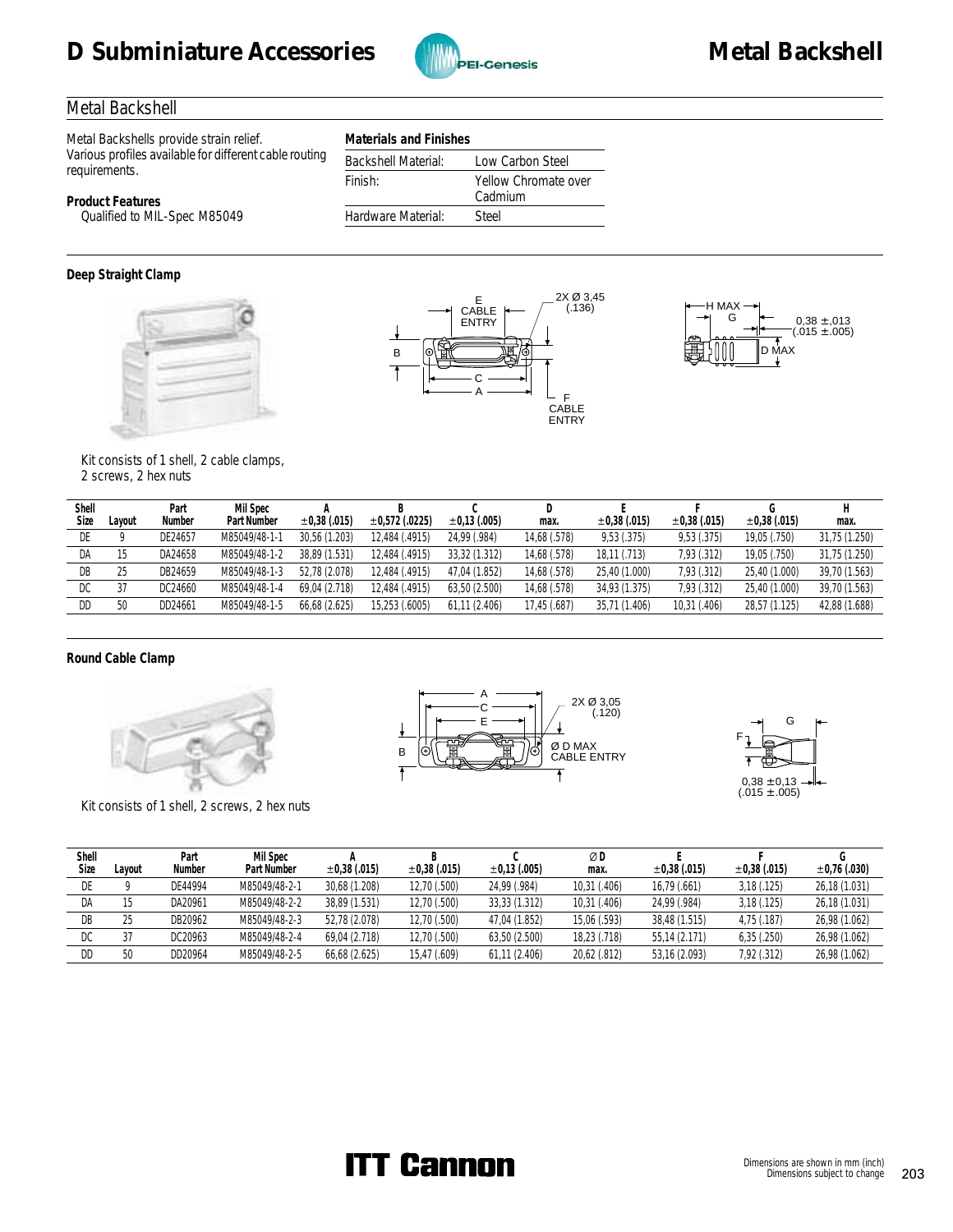

#### **Short Straight Clamp**







 Kit consists of 1 shell, 2 or 3 screws, 2 or 3 hex nuts

| Shell<br>Size | _avout | Part<br>Number | Mil Spec<br>Part Number | No. of<br>Cable Locking<br>Screws Included | $\pm 0.38$ (.015) | $\pm 0.38$ (.015) | $\pm 0.13$ (.005) | $\pm 0.38$ (.015) | $\pm 0.38$ (.015) | ±0,89(.035)  |
|---------------|--------|----------------|-------------------------|--------------------------------------------|-------------------|-------------------|-------------------|-------------------|-------------------|--------------|
| DA            |        | DA19678-1      | M85049/48-3-2           |                                            | 38.88 (1.531)     | 12.70 (.500)      | 33.33 (1.312)     | 7.51 (.296)       | 7,93 (.312)       | 16,36 (.644) |
| DB            |        | DB19678-2      | M85049/48-3-3           |                                            | 52.78 (2.078)     | 12.70 (.500)      | 47.04 (1.852)     | 7.51 (.296)       | 20,22 (.796)      | 16,36 (.644) |
| DC            |        | DC19678-3      | M85049/48-3-4           |                                            | 69.04 (2.718)     | 12,70 (.500)      | 63,50 (2.500)     | 7,51 (.296)       | 17,45 (.687)      | 16,36 (.644) |
| DD            | 50     | DD19678-4      | M85049/48-3-5           |                                            | 66,68 (2.625)     | 15,47 (.609)      | 61,11 (2.406)     | 9,91 (.390)       | 17,45 (.687)      | 17,63 (.694) |
|               |        |                |                         |                                            |                   |                   |                   |                   |                   |              |

DE-9 is not available.

**90**° **Entry**



 Kit consists of 1 shell, 1 cable clamp, 1 screw, 1 nut, 2 rivnuts (assembled)





| Shell |        | Part      | Mil Spec    |                   |                   |                   |                   |                   |                   |                   |
|-------|--------|-----------|-------------|-------------------|-------------------|-------------------|-------------------|-------------------|-------------------|-------------------|
| Size  | Lavout | Number    | Part Number | $\pm 0.38$ (.015) | $\pm 0.76$ (.030) | $\pm 0.13$ (.005) | $\pm 0.76$ (.030) | $\pm 0.76$ (.030) | $\pm 0.76$ (.030) | $\pm 0.76$ (.030) |
|       |        | DE19977-5 | M85049/50-1 | 30.56 (1.203)     | 18.24 (.718)      | 24.99 (.984)      | 11.10 (.437)      | 11.10(0.437)      | 11,89 (.468)      | 7,14 (.281)       |
| DA    |        | DA19977-1 | M85049/50-2 | 38.89 (1.531)     | 18.24 (.718)      | 33.33 (1.312)     | 11.10 (.437)      | 11.10 (.437)      | 11.89 (.468)      | 7,14 (.281)       |
| DB    |        | DB19977-2 | M85049/50-3 | 52.78 (2.078)     | 24.58 (.968)      | 47.04 (1.852)     | 11.10(0.437)      | 15.88 (.625)      | 11.89 (.468)      | 7.14 (.281)       |
| DC    |        | DC19977-3 | M85049/50-4 | 69.04 (2.718)     | 30.15 (1.187)     | 63.50 (2.500)     | 11.10 (.437)      | 20.63 (.812)      | 11.89 (.468)      | 7,14 (.281)       |
| DD    |        | DD19977-4 | M85049/50-5 | 66.68 (2.625)     | 31.75 (1.250)     | 61.11(2.406)      | 14.28 (.562)      | 23.01 (.906)      | 13.49 (.531)      | 8,71 (.343)       |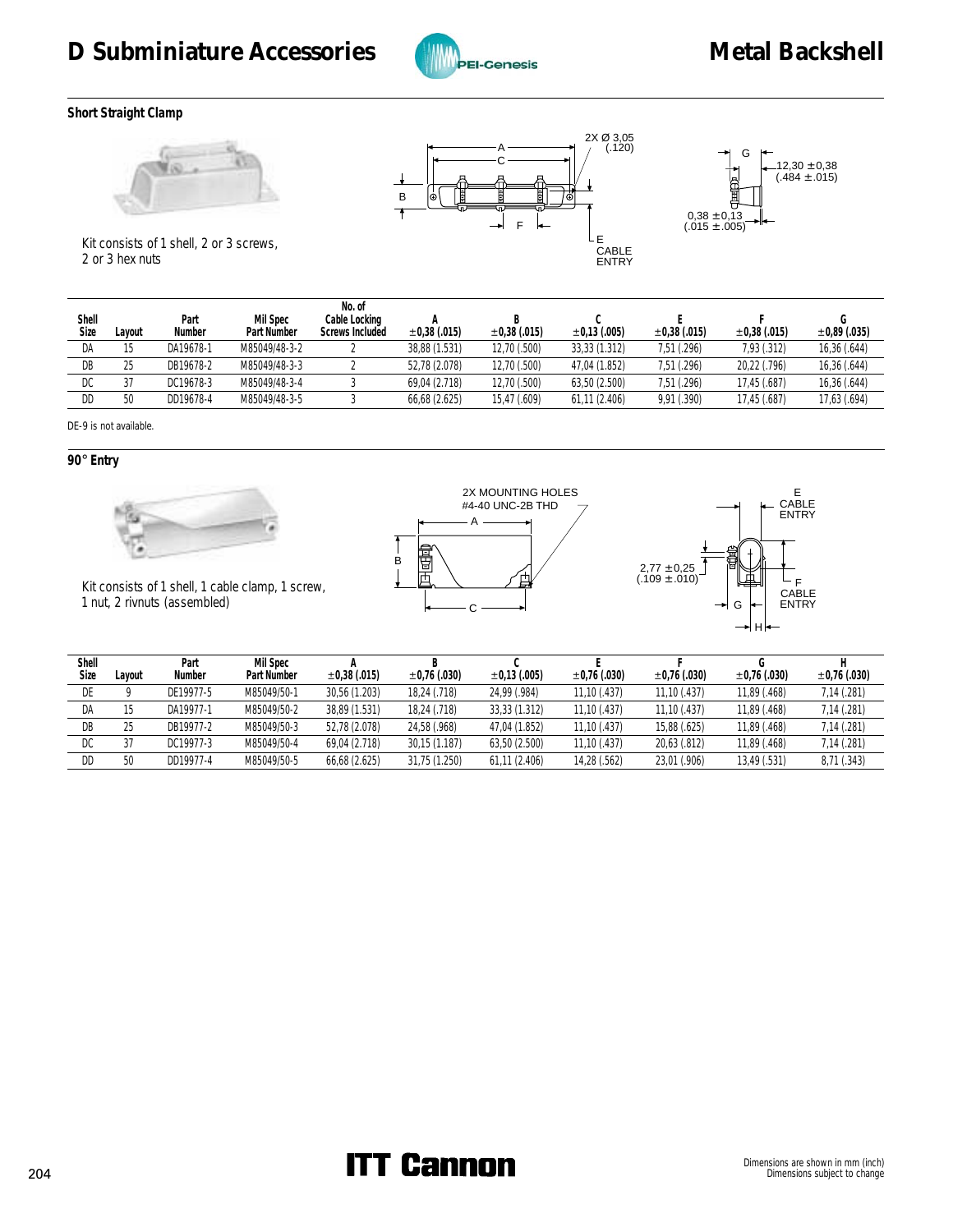

# Plastic Backshell

**Snap-Together Universal**







 A 2-piece snap-together design for quick assembly Customer furnishes tie-wrap

|                        | <b>Castoffici Turnishes tic Wrap</b> | Shell |        | Part        | ØB           |                   |                   |
|------------------------|--------------------------------------|-------|--------|-------------|--------------|-------------------|-------------------|
| Materials and Finishes |                                      | Size  | Lavout | Number      | max.         | $\pm 0.20$ (.008) | $\pm 0.20$ (.008) |
| Material:              | Black Thermoplastic,                 |       |        | DE115339-20 | 7.01(.276)   | 17.00 (.669)      | 19,51 (.768)      |
|                        | UL 94V-0 rated                       | DA    |        | DA115339-21 | 9.60(.378)   | 17.00 (.669)      | 27,79 (1.094)     |
|                        |                                      | DB    |        | DB115339-22 | 11.61(.457)  | 17.00 (.669)      | 41,61 (1.638)     |
|                        |                                      | DC    |        | DC115339-23 | 13.00 (.512) | 17.00 (.669)      | 57,99 (2.283)     |
|                        |                                      | DD    | 50     | DD115339-24 | 16,00(.630)  | 19,81 (.780)      | 52,32 (2.060)     |
|                        |                                      |       |        |             |              |                   |                   |

#### **One-Piece Snap-Together**



Hardware Finish: Yellow chromate over zinc







 Low cost Easy to assemble Mounting hardware included 2 thumbscrews, 2 cable clamps **Materials and Finishes** Backshell Material: Polypropylene Hardware Material: Steel **Shell Layout Part Number A C** X **D max. E** DE 9 DEBS-9 35,20 (1.386) 24,99 (.984) 5,69 (.224) 27,51 (1.083) DA 15 DABS-15 43,31 (1.705) 33,33 (1.312) 5,69 (.224) 31,19 (1.228) DB 25 DBBS-25 57,20 (2.252) 47,04 (1.852) 6,50 (.256) 38,30 (1.508) DC-37 and DD-50 are not available.

**ITT Cannon**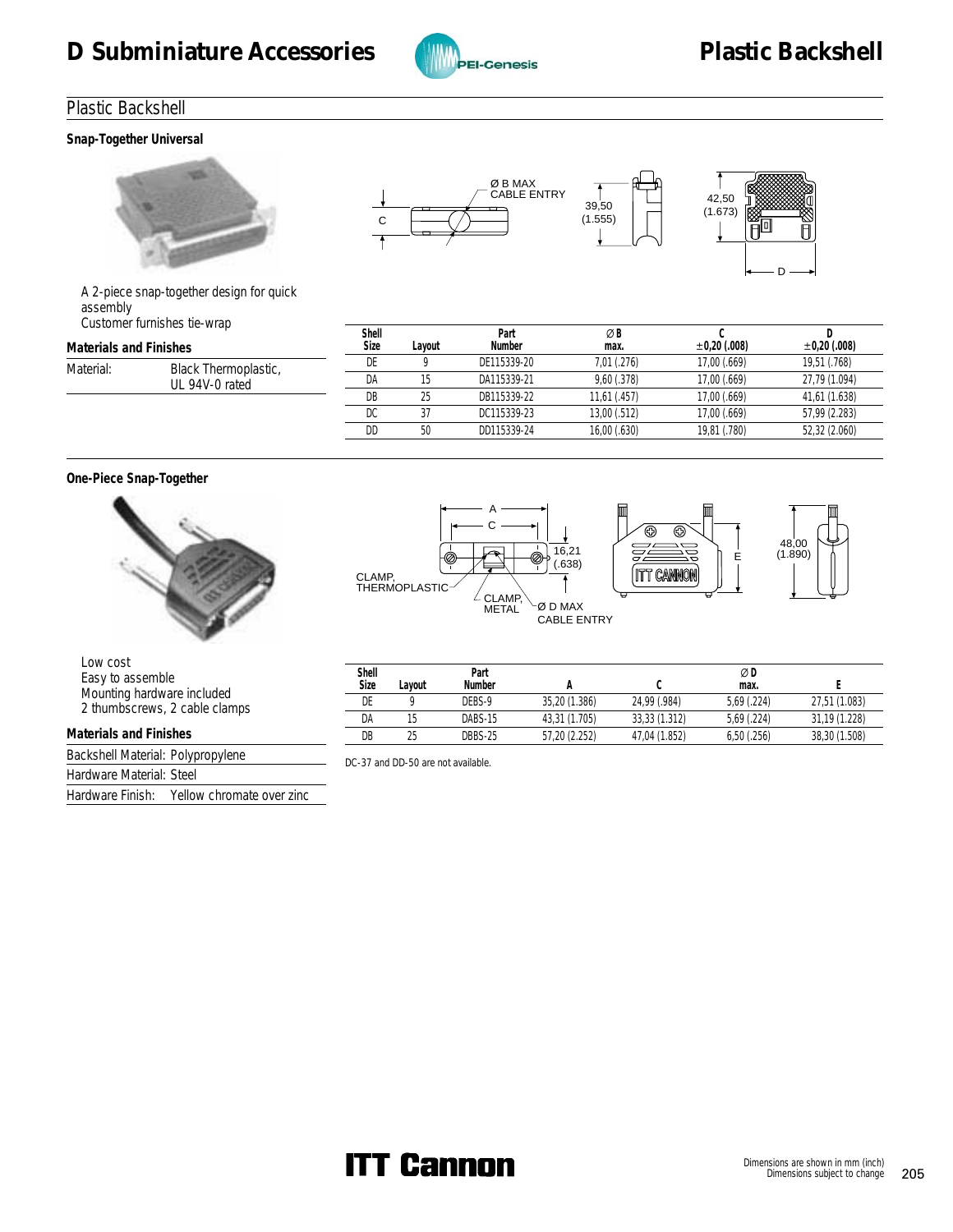# D Subminiature Accessories **Container Backshell** Plastic Backshell



# One-Piece Plastic

#### **Straight Exit**



 Kit consists of 1 shell, 1 cable clamp, 1 set screw Mounting hardware included 2 screws #4-24 x 5/16 long self-tapping Accommodates spring latches

#### **Materials and Finishes**

| Backshell Material: | Black Thermoplastic,<br>UL 94V-2 rated  |
|---------------------|-----------------------------------------|
| Hardware Material:  | Steel                                   |
| Hardware Finish:    | Yellow Chromate over<br>Cadmium or Zinc |





| Shell |    | Part |                                                   | <sup>B</sup> |                                                                          |                   | ØE                |                   |                   |
|-------|----|------|---------------------------------------------------|--------------|--------------------------------------------------------------------------|-------------------|-------------------|-------------------|-------------------|
|       |    |      |                                                   |              | Size Layout Number $\pm 0.38$ (.015) $\pm 0.38$ (.015) $\pm 0.13$ (.005) | $\pm 0.38$ (.015) | $\pm 0.25$ (.010) | $\pm 0.25$ (.010) | $\pm 0.25$ (.010) |
| DE    |    |      | DE51218 30,94 (1.218) 25,40 (1.000) 24,99 (.984)  |              |                                                                          | 12.70 (.500)      | 7,14(.281)        |                   |                   |
| DA    | 15 |      |                                                   |              | DA51210 39,27 (1.546) 25,40 (1.000) 33,33 (1.312)                        | 12.70 (.500)      | 9,14(.360)        |                   |                   |
| DB    | 25 |      |                                                   |              | DB51212 53,16 (2.093) 31,75 (1.250) 47,04 (1.852)                        | 12,70 (.500)      |                   | 12,52 (.493)      | 9,15(.360)        |
| DC    | 37 |      | DC51214 69,44 (2.734) 38,10 (1.500) 63,50 (2.500) |              |                                                                          | 12,70 (.500)      |                   | 17,63 (.694)      | 9,15(.360)        |
| DD    | 50 |      |                                                   |              | DD51216 67,06 (2.640) 38,10 (1.500) 61,11 (2.406)                        | 15.47 (.609)      |                   | 18,64 (.734)      | 11,89 (.468)      |
|       |    |      |                                                   |              |                                                                          |                   |                   |                   |                   |

#### **90**° **Exit**



 Kit consists of 1 shell, 1 cable clamp, 1 set screw Mounting hardware included 2 screws #4-24 x 5/16 long self-tapping

#### **Materials and Finishes**

| <b>Backshell Material:</b> | Black Thermoplastic,<br>UL 94V-2 rated  |
|----------------------------|-----------------------------------------|
| Hardware Material:         | Steel                                   |
| Hardware Finish:           | Yellow Chromate over<br>Cadmium or Zinc |





| Shell | Part               |                   |                                                   |                                                   |                   | ØΗ                |                   |                   |
|-------|--------------------|-------------------|---------------------------------------------------|---------------------------------------------------|-------------------|-------------------|-------------------|-------------------|
|       | Size Layout Number | $\pm 0.38$ (.015) | $\pm 0.38$ (.015) $\pm 0.13$ (.005)               |                                                   | $\pm 0.38$ (.015) | $\pm 0.25$ (.010) | $\pm 0.25$ (.010) | $\pm 0.25$ (.010) |
| DE    |                    |                   | DE51219 37,95 (1.494) 25,40 (1.000) 24,99 (.984)  |                                                   | 12.70 (.500)      | 7,14(.281)        |                   |                   |
| DA    |                    |                   | DA51211 46,28 (1.822) 25,40 (1.000) 33,33 (1.312) |                                                   | 12.70 (.500)      | 9,14(.360)        |                   |                   |
| DB    |                    |                   |                                                   | DB51213 60,15 (2.368) 31,75 (1.250) 47,04 (1.852) | 12.70 (.500)      |                   | 12,52 (.493)      | 9,15(.360)        |
| DC    |                    |                   | DC51215 76,43 (3.009) 38,10 (1.500) 63,50 (2.500) |                                                   | 12.70 (.500)      |                   | 17.63 (.694)      | 9,15(.360)        |
| DD    |                    |                   |                                                   | DD51217 74,04 (2.915) 38,10 (1.500) 61,11 (2.406) | 15.47 (.609)      |                   | 18.64 (.734)      | 11,89 (.468)      |
|       |                    |                   |                                                   |                                                   |                   |                   |                   |                   |

# **Dataphone**



 Available in 25 position only Mounting hardware included 2 screws #4-40 x 11/16 long

| Materials and Finishes |                                        |  |  |  |  |
|------------------------|----------------------------------------|--|--|--|--|
| Backshell Material:    | Black Thermoplastic,<br>UL 94V-0 rated |  |  |  |  |
| Hardware Material:     | Steel                                  |  |  |  |  |
| Hardware Finish:       |                                        |  |  |  |  |





| Shell<br>Size | Lavout  | Part<br>Number  | Cable<br>Max.<br>Entry                                      |
|---------------|---------|-----------------|-------------------------------------------------------------|
| DB            | ገፍ<br>້ | 51226-1B<br>DB5 | 242<br>10 <sup>o</sup><br>ے ایں<br>$\overline{\phantom{a}}$ |

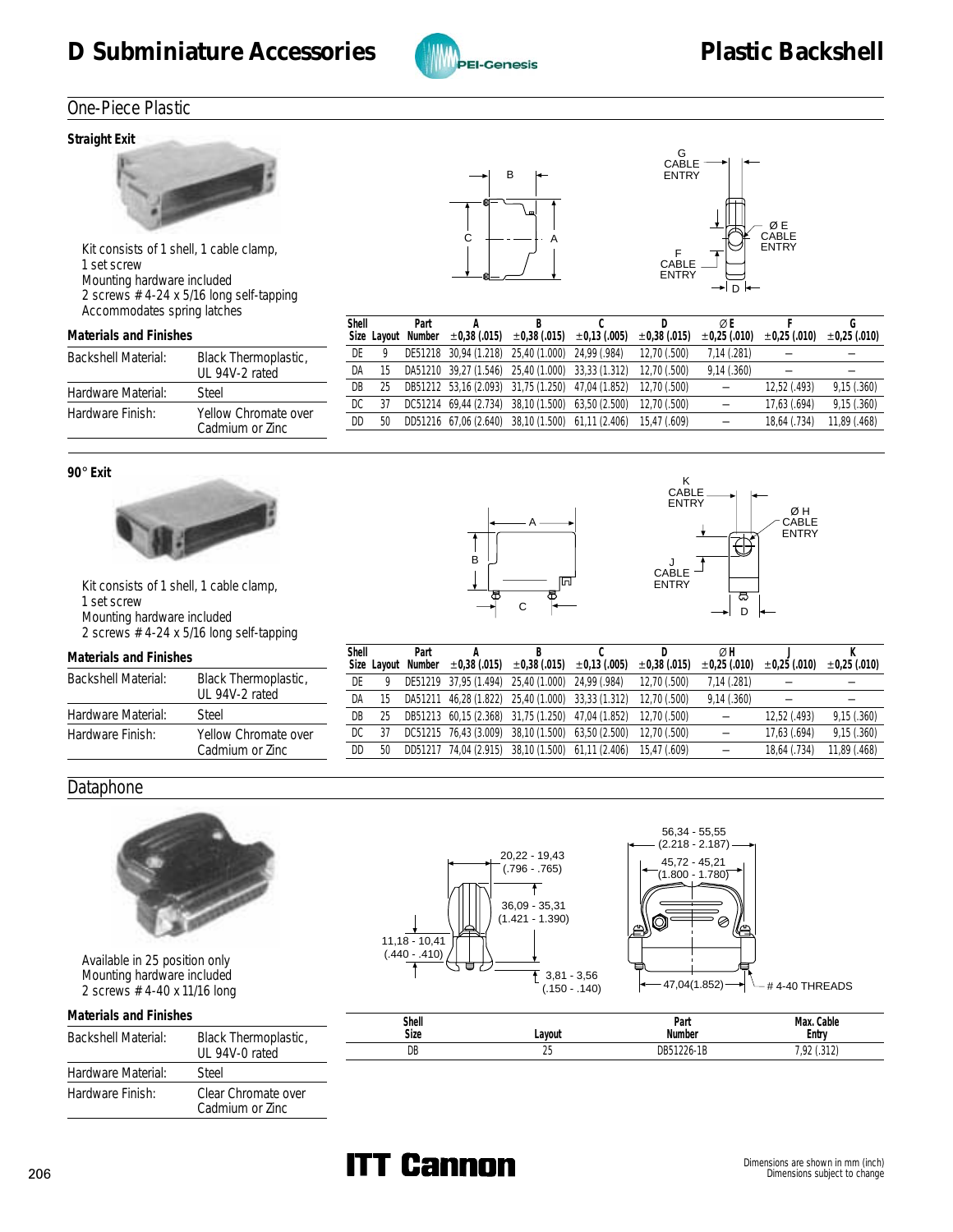

# Quick Disconnect for IDC Cable

**IDC**



 Kit consists of 1 front shell, 1 rear shell, 2 strain reliefs, 5 screws





\* Order optional locking hardware separately.

| Materials and Finishes |                                        | Shell |        | Part        |               |                   |                   |
|------------------------|----------------------------------------|-------|--------|-------------|---------------|-------------------|-------------------|
|                        |                                        | Size  | Lavout | Number      | max.          | $\pm 0.13$ (.005) | $\pm 0.20$ (.008) |
| Material:              | Black Thermoplastic,<br>UL 94V-0 rated | DE    |        | DE115386-1B | 40.69 (1.602) | 24.99 (.984)      | 14.99 (.590)      |
|                        |                                        | DA    |        | DA115386-2B | 49.00 (1.929) | 33,30 (1.311)     | 23,29 (.917)      |
|                        |                                        | DB    | 25     | DB115386-3B | 62.69 (2.468) | 47.04 (1.852)     | 36.98 (1.456)     |
|                        |                                        | DC    |        | DC115386-4B | 79,20 (3.118) | 63,50 (2.500)     | 53,49 (2.106)     |

# Quick Disconnect for Round Cable

**Straight and 90**° **Exit**



 Kit consists of 1 front shell, 1 rear shell,  $1$  calf-tapping screws, 2 machined screws







\* Order optional locking hardware separately.

|                        | i cabie ciality, i spacei, 4 seil-tappilių.<br>screws, 2 machined screws | Shell<br>Size | Lavout | Part<br>Number | max.          | max.          | $\pm 0.15$ (.006) | max.         | min.         | min.         |
|------------------------|--------------------------------------------------------------------------|---------------|--------|----------------|---------------|---------------|-------------------|--------------|--------------|--------------|
|                        |                                                                          | DE            |        | DE115339       | 41.33 (1.627) | 32.41 (1.276) | 25.00 (.984)      | 16,51 (.650) | 7,70 (.303)  | 6,70(.264)   |
| Materials and Finishes |                                                                          | DA            |        | DA115339-1     | 49,63 (1.954) | 32,41 (1.276) | 33,30 (1.311)     | 16,51 (.650) | 7,70 (.303)  | 6,70(.264)   |
| Material:              | Black Thermoplastic,                                                     | DB            | 25     | DB115339-2     | 63.65 (2.506) | 40.44 (1.592) | 47.04 (1.852)     | 16.51 (.650) | 7,70 (.303)  | 17,70 (.697) |
|                        | UL 94V-0 rated                                                           | DC            | 37     | DC115339-3     | 79.86 (3.144) | 42.42 (1.670) | 63.50 (2.500)     | 16,51 (.650) | 7,70 (.303)  | 17,70 (.697) |
|                        |                                                                          | DD            | 50     | DD115339-4     | 77.57 (3.054) | 42.42 (1.670) | 61.10(2.406)      | 19.51 (.768) | 10.69 (.421) | 17,70 (.697) |
|                        |                                                                          |               |        |                |               |               |                   |              |              |              |

# Optional Locking Hardware/Mechanism

Optional hardware provides quick disconnect for either flat IDC cable or round jacketed cable.

Order 2 per connector

Material: Corrosion-resistant steel







| Lock Hook<br>Part Number | Lock Spring<br>Part Number |
|--------------------------|----------------------------|
| 015-8755-000             | 259-8760-000               |
| 015-8755-001             |                            |

NOTE: Not for use on rear panel mounted connectors.

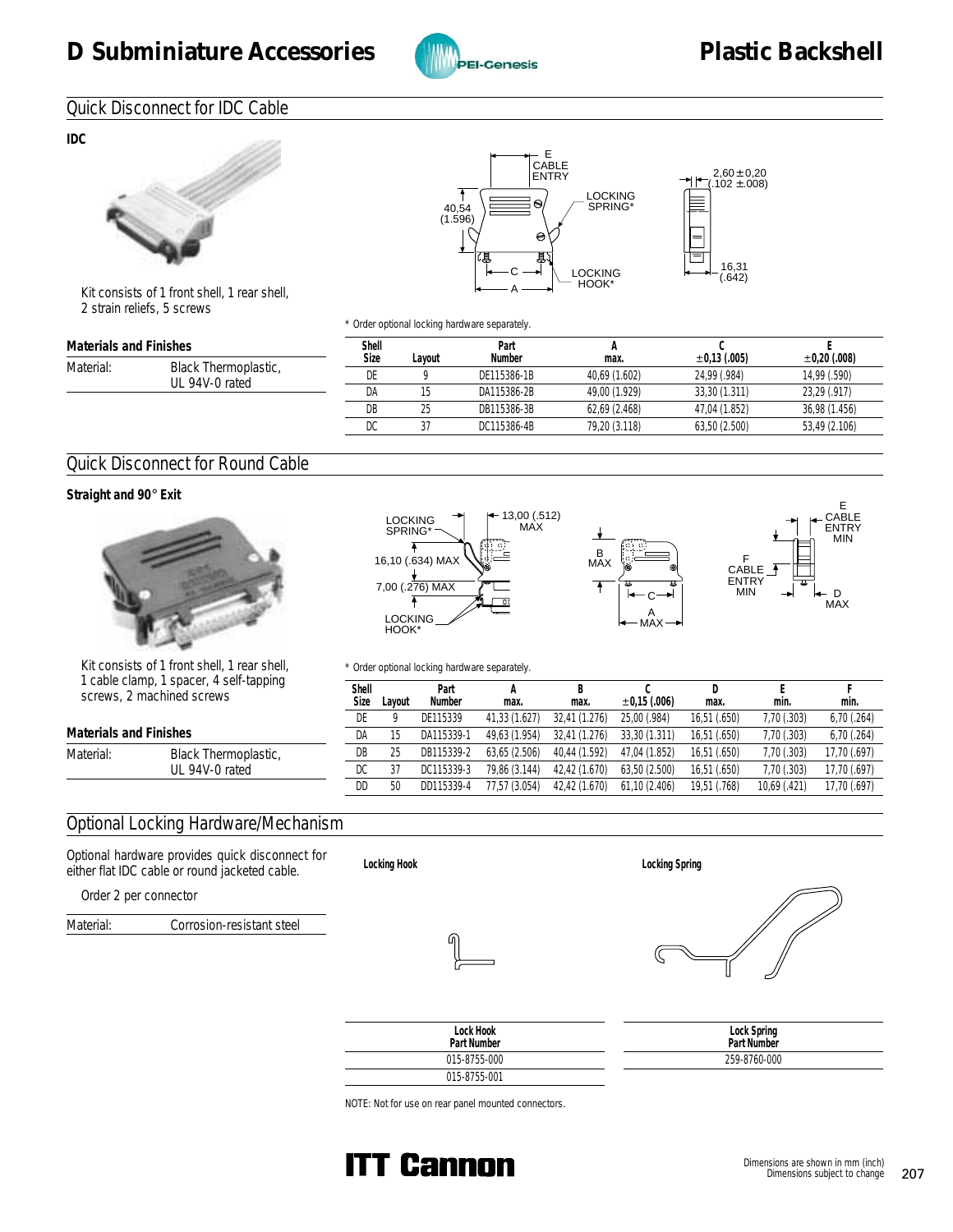



# Screw Lock Assemblies

ITT Cannon offers the largest variety of locking and latching hardware. Refer to the accessories selection guide on pages 198-199 for use with ITT Cannon backshells.

**Product Features**

 Ensures positive mating Provides locking and latching for high vibration applications





**Male Screw Lock**



 Kit consists of 1 screw and 1 clip Order 2 per connector

| Material: | Steel                                   |
|-----------|-----------------------------------------|
| Finish:   | Yellow Chromate over<br>Cadmium or Zinc |
|           |                                         |



|                   | Part       |                   | R                 |                   |
|-------------------|------------|-------------------|-------------------|-------------------|
| <b>Shell Size</b> | Number     | $\pm 0.38$ (.015) | $\pm 0.25$ (.010) | $\pm 0.13$ (.005) |
| DE, DA, DB, DC    | D20419     | 14,10 (.555)      | 6,35(.250)        | 1,22 (.048)       |
| DE, DA, DB, DC    | D20419-18  | 14,10 (.555)      | 7,14 (.281)       | 1,70(.067)        |
| DE, DA, DB, DC    | D20419-21  | 14,10 (.555)      | 7,14 (.281)       | 2,34 (.092)       |
| DE, DA, DB, DC    | D20419-104 | 14,10 (.555)      | 7,92 (.312)       | 2,34 (.092)       |
| DD                | D20420     | 16,66 (.656)      | 6,35(.250)        | 1,22 (.048)       |
| DD                | D20420-13  | 16,66 (.656)      | 7,14 (.281)       | 1,70(.067)        |
| DD                | D20420-15  | 16,66 (.656)      | 7,14 (.281)       | 2,34 (.092)       |
| DD                | D20420-86  | 16,66 (.656)      | 7,92 (.312)       | 2,34 (.092)       |
|                   |            |                   |                   |                   |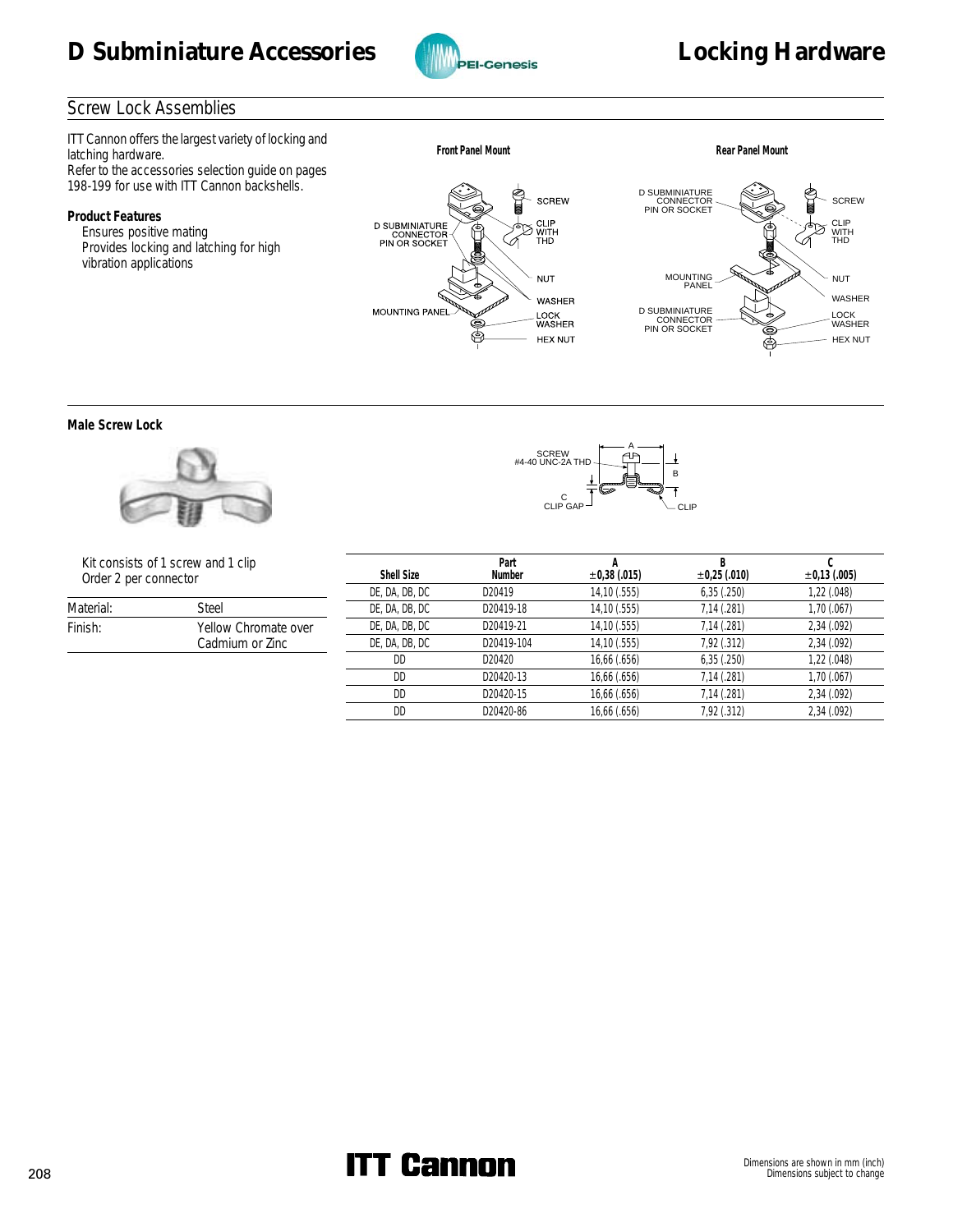# D Subminiature Accessories **Community Contains the Subminiature Accessories Locking Hardware**



**Female Screw Lock**



 $4,78 \pm 0,38$ (.188 ± .015) HEX (ACROSS FLATS) ₫  $4,78 \pm 0,38$  $(188 \pm .015)$   $\frac{1}{21}$ 



 Kit consists of 1 nut, 3 washers, 1 lock washer, 1 hex nut Order 2 per connector

Material: Steel

NOTE: (1) A 6 inch/pound (female) and 4 inch/pound (male) maximum torque during assembly is recommended on steel screw lock assemblies. (2) A third flat washer is supplied for front panel mounting of tab shell connectors.

| Yellow Chromate<br>over Cadmium | Mil Spec<br>Part Number | Zinc With<br>Clear Chromate | $\pm 0.38$ (.015) |
|---------------------------------|-------------------------|-----------------------------|-------------------|
| D20418-2                        | M24308/26-1             | D20418-80                   | 7,92 (.312)       |
| D20418-50                       |                         |                             | 12,70 (.500)      |
| D20418-39                       | M24308/26-2             |                             | 15,88 (.625)      |
| D20418-74                       |                         |                             | 19,05 (.750)      |

#### **Female Screw Lock for High Volume Applications**



 Order 2 per connector Tool required for installation. See page 211.

| Material: | Steel |
|-----------|-------|
| Finish:   | 7inc  |





NOTE: Not suitable for rear panel mounting.

**Jackpost**

| Part<br>Number | Thread<br>Code | Nominal Panel Thickness     |
|----------------|----------------|-----------------------------|
| 980-2000-858   | $#4-40$        | $1,09 - 0.91$ (.043 - .036) |
| 980-2000-859   | M3             | $1,09 - 0.91$ (.043 - .036) |





5,00 (.197) HEX (ACROSS FLATS)

| Part       |                | Thread Code    |
|------------|----------------|----------------|
| Number     | THD A          | THD B          |
| D121073-39 | #4-40 UNC-2B   | #4-40 UNC-2A   |
| D121073-40 | M3             | #4-40 UNC-2A   |
| D121073-41 | #4-40 UNC-2B   | M3             |
| D121073-42 | M <sub>3</sub> | M <sub>3</sub> |

 Kit consists of 1 jackpost, 1 lock washer Order 2 per connector

| Material: | Brass  |
|-----------|--------|
| Finish:   | Nickel |

# **ITT Cannon**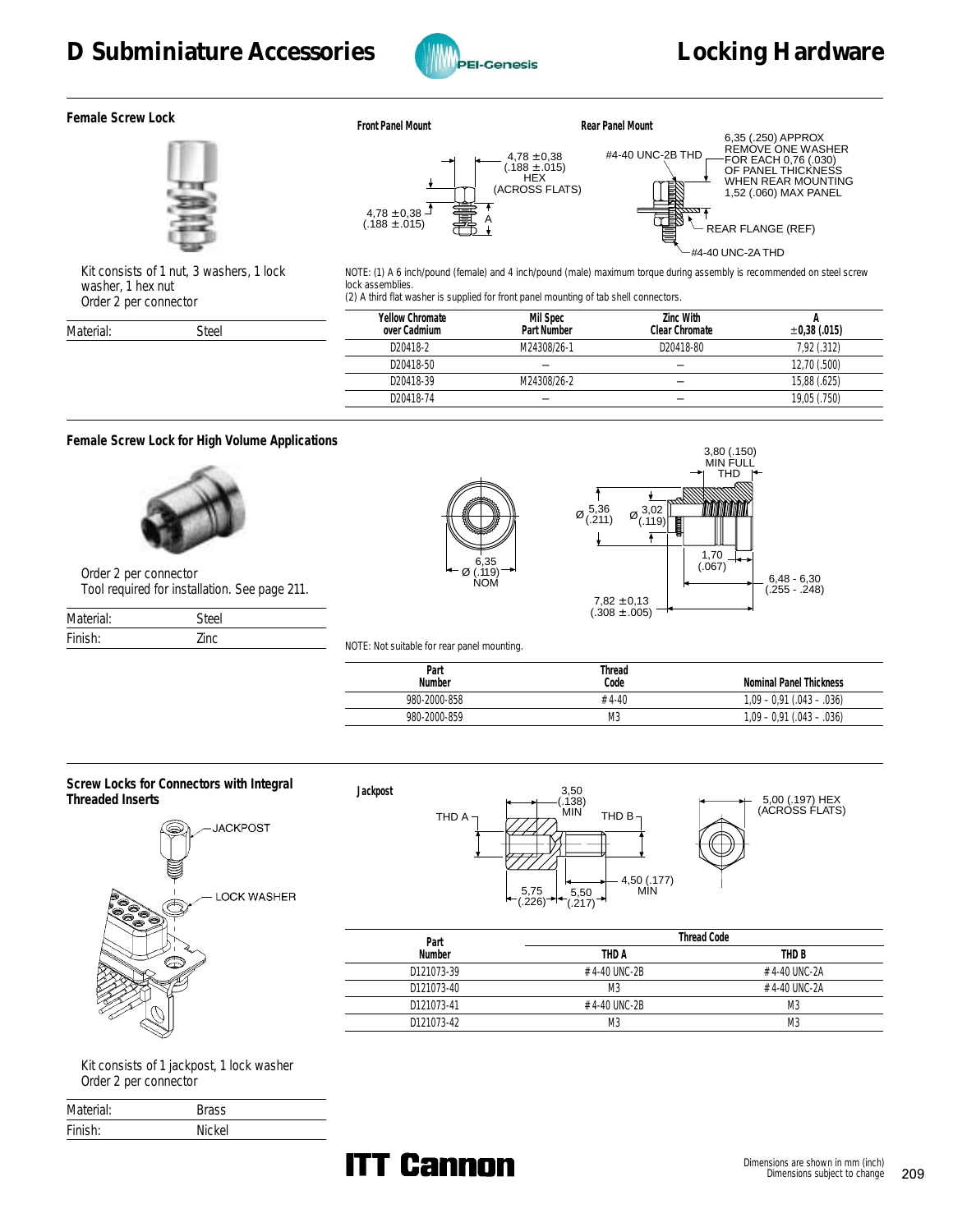



## Slide Lock Assemblies

ITT Cannon offers the largest variety of locking and latching hardware. Refer to the accessories selection guide on pages 198-199 for use with ITT Cannon backshells.

#### **Product Features**

 Ensures positive mating Provides locking and latching for high vibration applications



#### **Sliding Lock Retainer Assembly**





|                       | <b>DIUGE ENTERGE COMMUNICUL</b> |                         |  |  |  |  |  |  |
|-----------------------|---------------------------------|-------------------------|--|--|--|--|--|--|
| Description           | Material                        | Finish/<br>Treatment    |  |  |  |  |  |  |
| Sliding Lock<br>Plate | Stainless Steel Passivated      |                         |  |  |  |  |  |  |
| Screw,<br>Mounting    | <b>Steel</b>                    | Yellow<br>Chromate Over |  |  |  |  |  |  |
| Washer, Lock          |                                 | Cadmium or              |  |  |  |  |  |  |

Nut, Hex Zinc



| Shell<br>Size | Lavout | Part<br>Number | $\pm 0.38$ (.015) | $\pm 0.38$ (.015) | $\pm 0.13$ (.005) |
|---------------|--------|----------------|-------------------|-------------------|-------------------|
| DE            |        | DE51224-1      | 35,05 (1.380)     | 12,70 (.500)      | 25,00 (.984)      |
| DA            |        | DA51220-1*     | 43,70 (1.720)     | 12,70 (.500)      | 33,32 (1.312)     |
| DB            | 25     | DB51221-1      | 57,40 (2.260)     | 12,70 (.500)      | 47,04 (1.852)     |
| DC            | 37     | DC51222-1      | 73,86 (2.908)     | 12,70 (.500)      | 63,50 (2.500)     |
| DD            | 50     | DD51223-1      | 71,47 (2.814)     | 15,47 (.609)      | 61,11 (2.406)     |

\* Meets IEEE 802.3 Ethernet Specification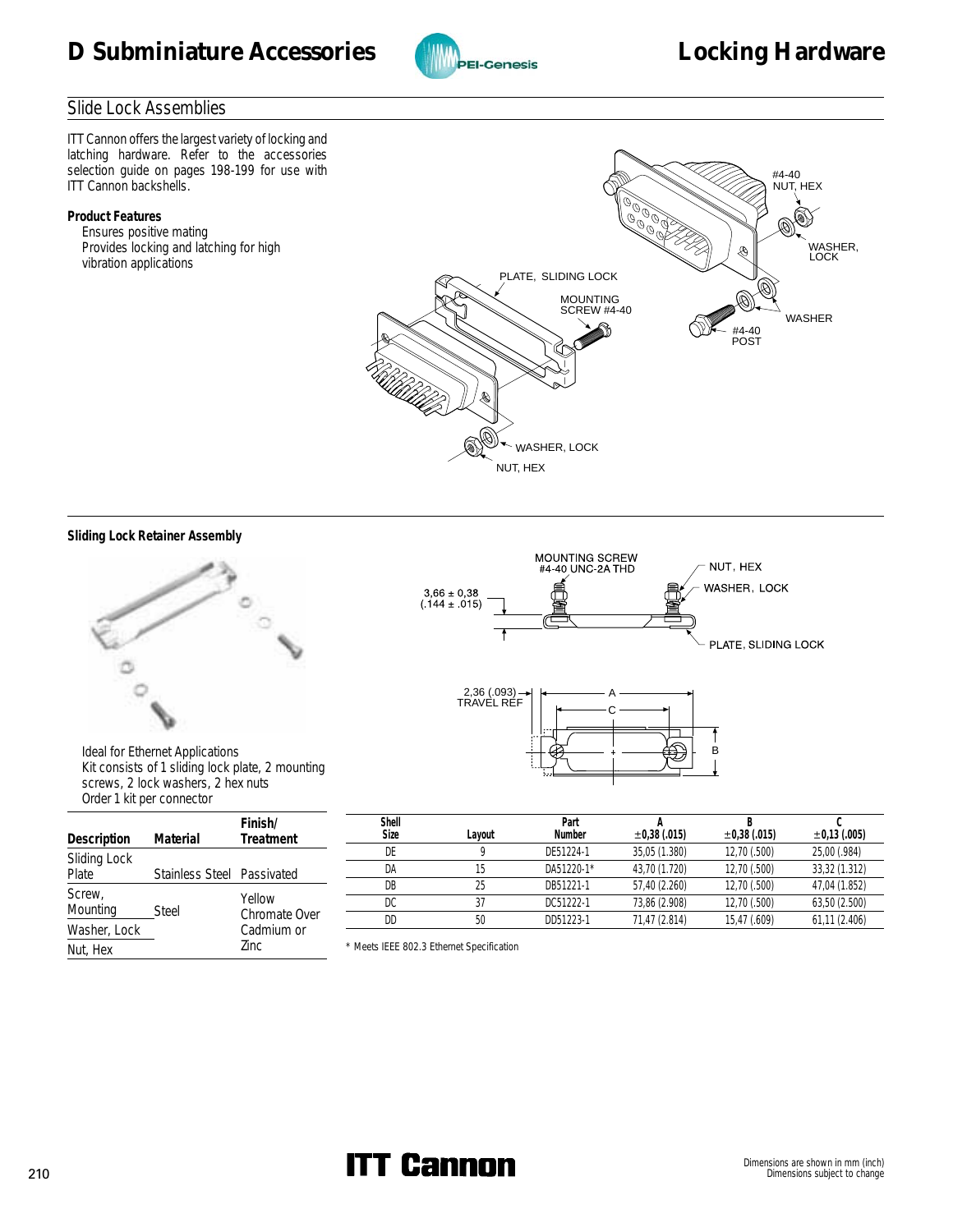

**Slide Lock Post Assemblies**



 Kit consists of 1 post, 2 washers, 1 lock washer, 1 hex nut Order 2 kits per connector

| Part Number:                  | D53018                                  |
|-------------------------------|-----------------------------------------|
| <b>Materials and Finishes</b> |                                         |
| Material:                     | Steel                                   |
| Finish:                       | Yellow Chromate over<br>Cadmium or Zinc |



NOTE: When rear-mounting connector to a 1/16" panel, delete the 2 washers.

**Slide Lock Post for High Volume Applications**



 Order 2 per connector Tool required for installation. See this page.

| Part Number:     | 980-2000-860          |
|------------------|-----------------------|
| Panel Thickness: | 1,09-0,91 (.043-.036) |

| Materials and Finishes |                        |  |  |  |  |
|------------------------|------------------------|--|--|--|--|
| Material:              | <b>Stainless Steel</b> |  |  |  |  |
| Treatment:             | Passivated             |  |  |  |  |

 $\left| \leftarrow \emptyset$  5,54(.218)  $\rightarrow$  1,52 (.060)



NOTE: Not suitable for rear panel mounting

**Tool for High Volume Applications**



Part Number: 995-2000-092

**ITT Cannon**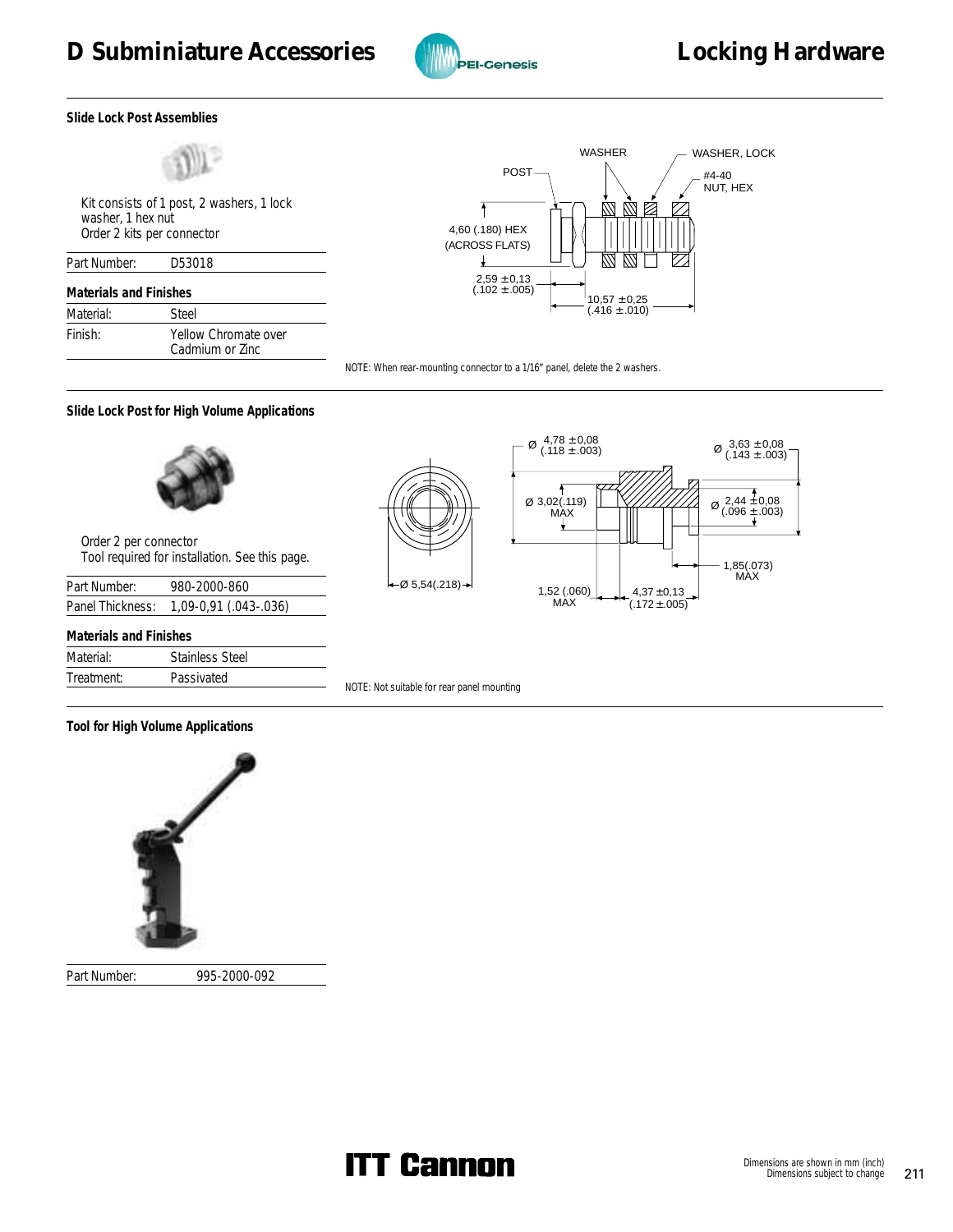

### Spring Latch Assemblies

ITT Cannon offers the largest variety of locking and latching hardware. Refer to the accessories selection guide on pages 198-199 for use with ITT Cannon Connectors. **Unlocked Locked**

**Product Features** Low Cost Minimizes field connection time Positive lock between connectors Packaged 2 kits per bag

# 15151414



#### **Materials and Finishes**

| Material:  | Stainless Steel |
|------------|-----------------|
| Treatment: | Passivated      |

## **Spring Latch Plate Assembly**



 Kit consists of 1 plate, 1 screw, 1 lock washer, 1 hex nut Order 2 kits per connector

#### **Spring Latch Assembly**





#### LATCH, SPRING #4-40 THD x 7,92 (.312) SCREW C \*2,41 - 1,52 围  $(.095 - .060)$ #4-40 NUT, HEX

#### \* Dimension does not apply to rear panel mounting.

| Þ |         |                | <b>Burner Stort Good Hot apply to real parts mounting.</b> |         |              |              |                   |
|---|---------|----------------|------------------------------------------------------------|---------|--------------|--------------|-------------------|
|   |         | Shell          |                                                            | Part    |              |              |                   |
|   |         | Size           | ∟ayout                                                     | Number  | ±0.38(.015)  | ±0.38(.015)  | $\pm 0.51$ (.020) |
|   |         | DE, DA, DB, DC | .15.25.37                                                  | D110277 | 12.42 (.489) | 14,35 (.565) | 18,59 (.732)      |
|   | $#4-40$ | DD             | 50                                                         | D110279 | 15,49 (.609) | 17,09 (.673) | 18,59 (.732)      |
|   |         |                |                                                            |         |              |              |                   |

 Kit consists of 1 spring, 1 screw, 1 bracket, 1 lock washer, 1 hex nut Order 2 kits per connector Front panel mounting

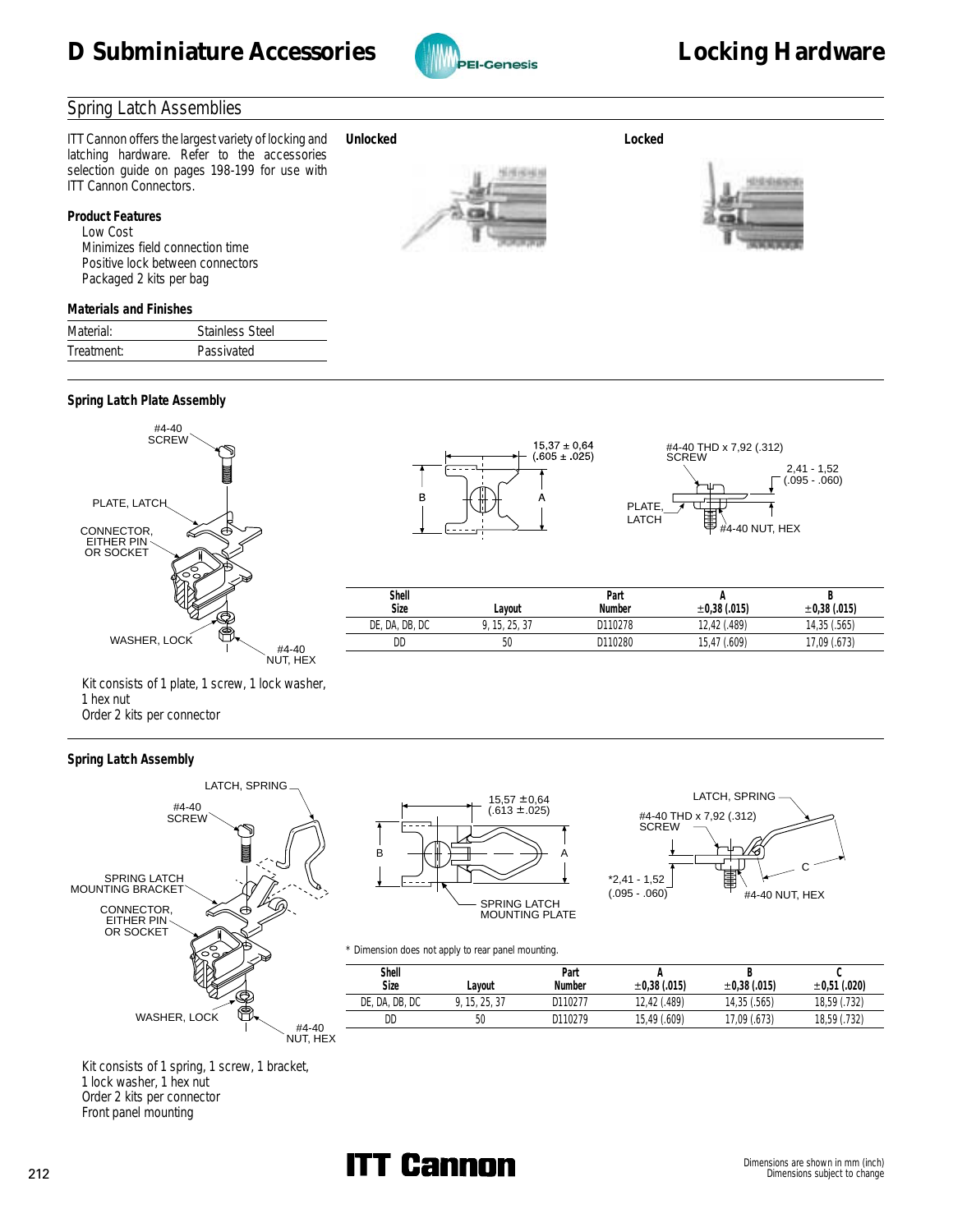

#### Jackscrew/Jackpost Assemblies

ITT Cannon offers the largest variety of locking and latching hardware. Refer to the accessories selection guide on pages 198-199 for use with ITT Cannon Connectors.



**Jackscrew Assembly**



 Kit consists of 2 studs, 2 heads, 1 tube retaining compound Order one kit per connector

| Part Number: | D110550 |  |  |
|--------------|---------|--|--|
|              |         |  |  |

**Materials and Finishes** Material: Stainless Steel



#### **Jackpost Assembly**



 Kit consists of 2 posts, 2 hex nuts, 2 lock washers Order one kit per connector

| Part Number: | D110551 |
|--------------|---------|
|--------------|---------|

## **Materials and Finishes**

| Material:  | <b>Stainless Steel</b> |
|------------|------------------------|
| Treatment: | Passivated             |
|            |                        |



NOTE: Jackpost is not compatible with rear-panel mount connectors.

![](_page_15_Picture_20.jpeg)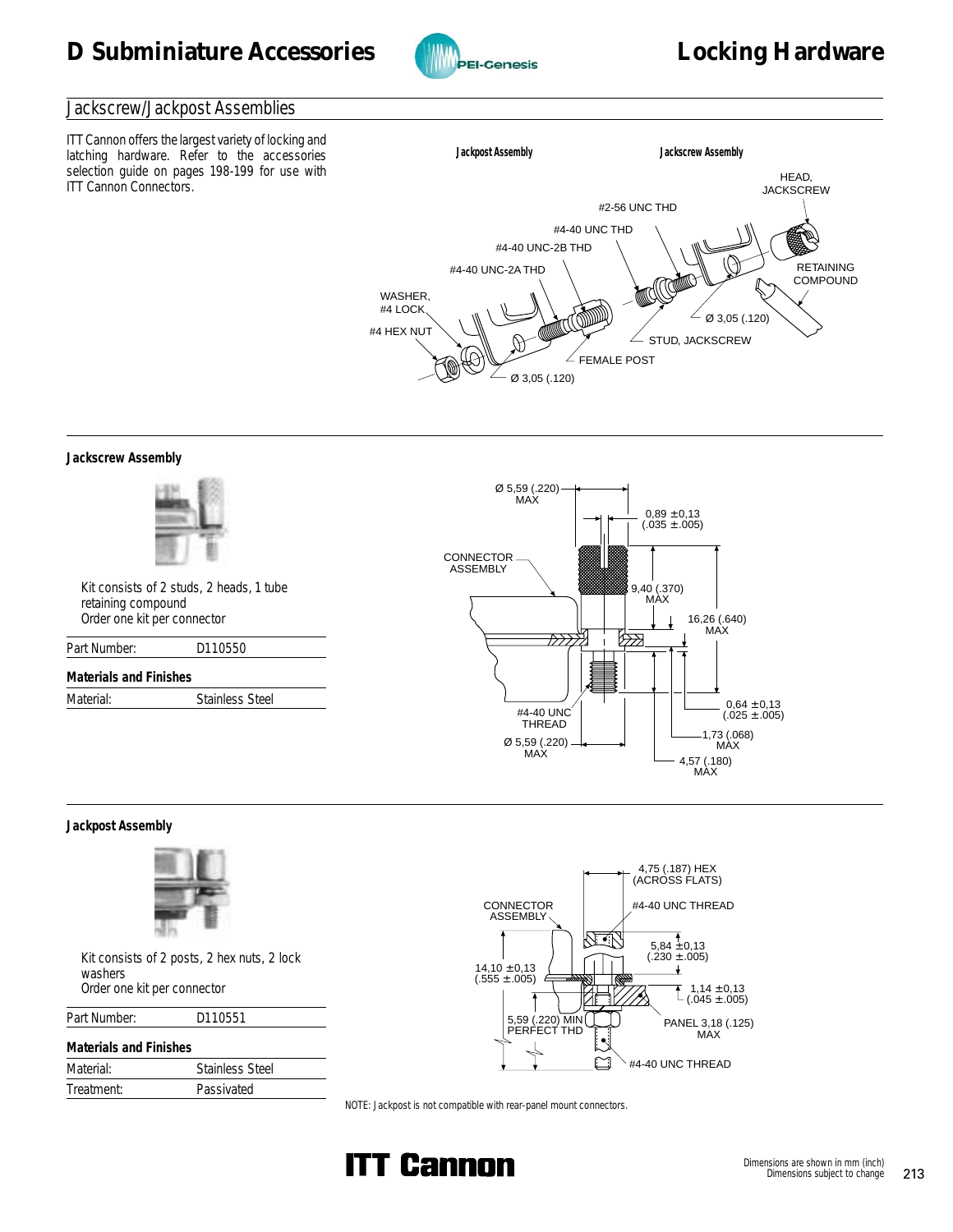![](_page_16_Picture_1.jpeg)

# Guide Pin Plate

**Female**

![](_page_16_Picture_5.jpeg)

 Useful in blind mate applications. Kit consists of 1 plate, 2 screws Guide pin inserts for Size 8 cavities for Combo D<sup>®</sup> connectors also available. See page 95.

| Plate and Hardware Material: Steel |                                                   |
|------------------------------------|---------------------------------------------------|
| Plate and Hardware Finish:         | <b>Yellow Chromate</b><br>over Zinc or<br>Cadmium |

![](_page_16_Figure_8.jpeg)

| Shell |        | Part     |                   |                   |                   |                   |                   |                   |                   |                   |                   |                   |
|-------|--------|----------|-------------------|-------------------|-------------------|-------------------|-------------------|-------------------|-------------------|-------------------|-------------------|-------------------|
| Size  | Layout | Number   | $\pm 0.41$ (.016) | $\pm 0.13$ (.005) | $\pm 0.13$ (.005) | $\pm 0.13$ (.005) | $\pm 0.13$ (.005) | $\pm 0.13$ (.005) | $\pm 0.41$ (.016) | $\pm 0.41$ (.016) | $\pm 0.41$ (.016) | $\pm 0.41$ (.016) |
| DE    |        | DE111920 | 49.61 (1.953)     | 40.08 (1.578)     | 25.00 (.986)      | 18.65 (.734)      | 15,27 (.601)      | 9.52(.375)        | 25,40 (1.000)     | 30.58 (1.204)     | 12.29 (.484)      | 6,15(.242)        |
| DA    | 15     | DA22214  | 57.96 (2.282)     | 48.41 (1.906)     | 33.32 (1.312)     | 22,81 (.898)      | 19,43 (.765)      | 9.52(.375)        | 25,40 (1.000)     | 38.91 (1.532)     | 12.29 (.484)      | 6,15(.242)        |
| DB    | 25     | DB22254  | 71.63 (2.820)     | 62.13 (2.446)     | 47,04 (1.852)     | 29.67 (1.168)     | 26.29 (1.035)     | 9.52(.375)        | 25,40 (1.000)     | 51.21 (2.016)     | 11.91 (.469)      | 5,94 (.234)       |
| DC    | 37     | DC22071  | 88.11 (3.469)     | 78.59 (3.094)     | 63.50 (2.500)     | 37.90 (1.492)     | 34.52 (1.359)     | 9.52(.375)        | 25,40 (1.000)     | 67.49 (2.657)     | 11.91 (.469)      | 5,94 (.234)       |
| DD    | 50     | DD21961  | 85.72 (3.375)     | 76.20 (3.000)     | 61,11(2.406)      | 36,50 (1.437)     | 33,32 (1.312)     | 11,10 (.437)      | 28,58 (1.125)     | 65.10 (2.563)     | 14.30 (.563)      | 7,16 (.282)       |

![](_page_16_Figure_10.jpeg)

# 214 Dimensions are shown in mm (inch)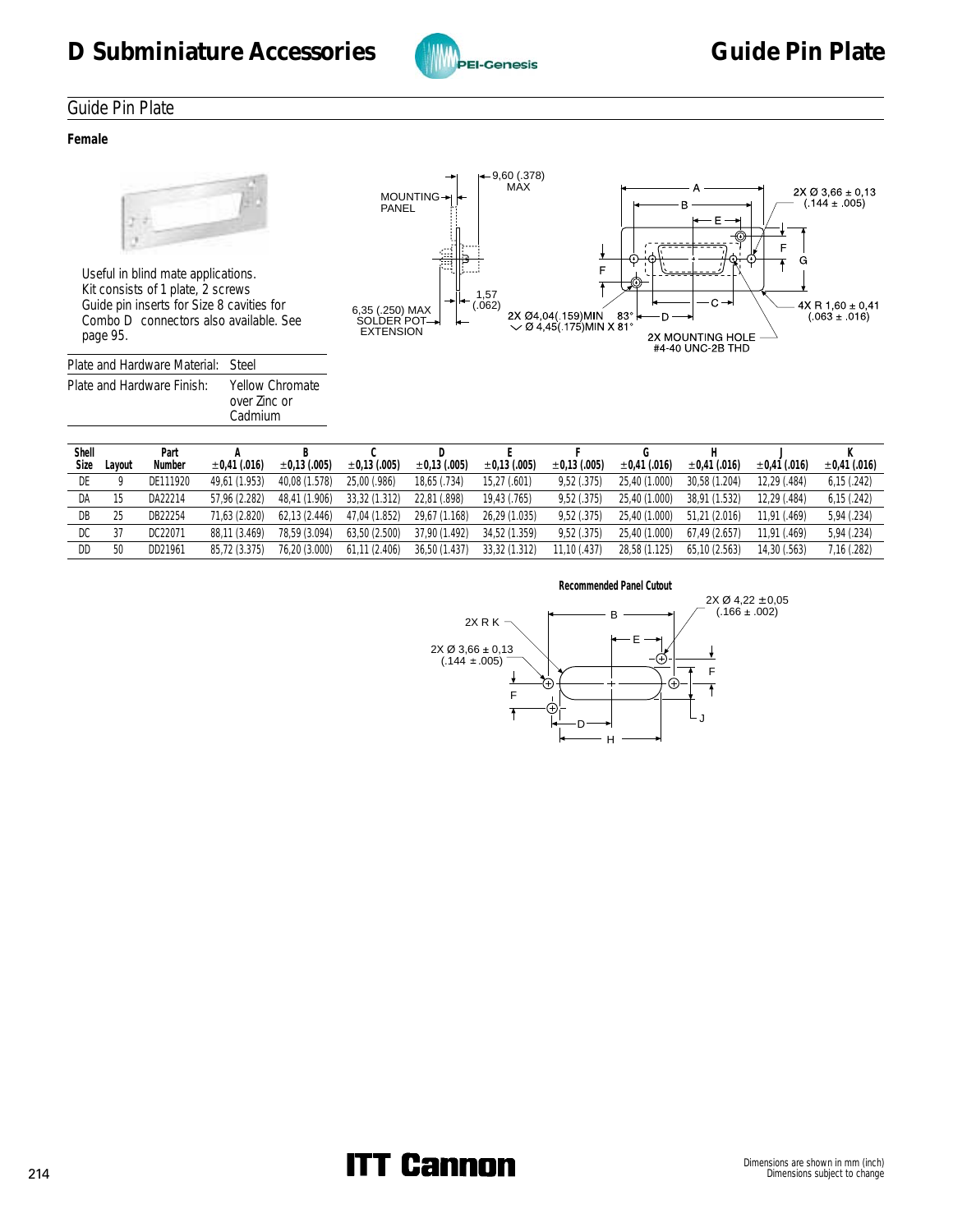![](_page_17_Picture_1.jpeg)

# Guide Pin Plate

**Male**

![](_page_17_Picture_5.jpeg)

 Useful in blind mate applications. Kit consists of 1 plate, 2 sems screws, 2 rivets, 2 guide pins, 2 washers Guide pin inserts for Size 8 cavities for Combo D<sup>®</sup> connectors also available. See page 95.

| Plate and<br>Hardware Material: | Steel                                          |
|---------------------------------|------------------------------------------------|
| Plate and<br>Hardware Finish:   | Yellow Chromate over<br><b>Zinc or Cadmium</b> |
| Guide Pin Material:             | <b>Stainless Steel</b>                         |

![](_page_17_Figure_8.jpeg)

![](_page_17_Figure_9.jpeg)

| Shell<br>Size | Lavout | Part<br>Number | $\pm 0.38$ (.015) | $\pm 0.13$ (.005) | $\pm 0.25$ (.010) | $\pm 0.13$ (.005) | $\pm 0.38$ (.015) | $\pm 0.25$ (.010) | $\pm 0.13$ (.005) | $\pm 0.25$ (.010) | $\pm 0.38$ (.015) | $\pm 0.13$ (.005) |
|---------------|--------|----------------|-------------------|-------------------|-------------------|-------------------|-------------------|-------------------|-------------------|-------------------|-------------------|-------------------|
| DE            |        | DE111919       | 49.61 (1.953)     | 40,08 (1.578)     | 33.91 (1.335)     | 18,65 (.734)      | 25.40 (1.000)     | 19,05 (.750)      | 25,00 (.984)      | 12,29 (.484)      | 30,58 (1.204)     | 6,15(.242)        |
| DA            | 16     | DA22213        | 57.94 (2.281)     | 48.41 (1.906)     | 42.24 (1.663)     | 22,81 (.898)      | 25.40 (1.000)     | 19,05 (.750)      | 33.32 (1.312)     | 12.29 (.484)      | 38.89 (1.531)     | 6,15(.242)        |
| DB            | 25     | DB22255        | 71.63 (2.820)     | 62,13 (2.446)     | 55,96 (2.203)     | 29,67 (1.168)     | 25,40 (1.000)     | 19,05 (.750)      | 47,04 (1.852)     | 12,29 (.484)      | 51.99 (2.047)     | 6,15(.242)        |
| DC            |        | DC22070        | 88.09 (3.468)     | 78,42 (3.094)     | 72.42 (2.851)     | 37,90 (1.492)     | 25,40 (1.000)     | 19,05 (.750)      | 63,50 (2.500)     | 12,29 (.484)      | 68.25 (2.687)     | 6,15(.242)        |
| DD            | 50     | DD21962        | 85.72 (3.375)     | 76.20 (3.000)     | 69.82 (2.749)     | 36.50 (1.437)     | 28,58 (1.125)     | 22,20 (.874)      | 61.11(2.406)      | 15.06 (.593)      | 66.93 (2.635)     | 7,52 (.296)       |

![](_page_17_Figure_11.jpeg)

# **ITT Cannon**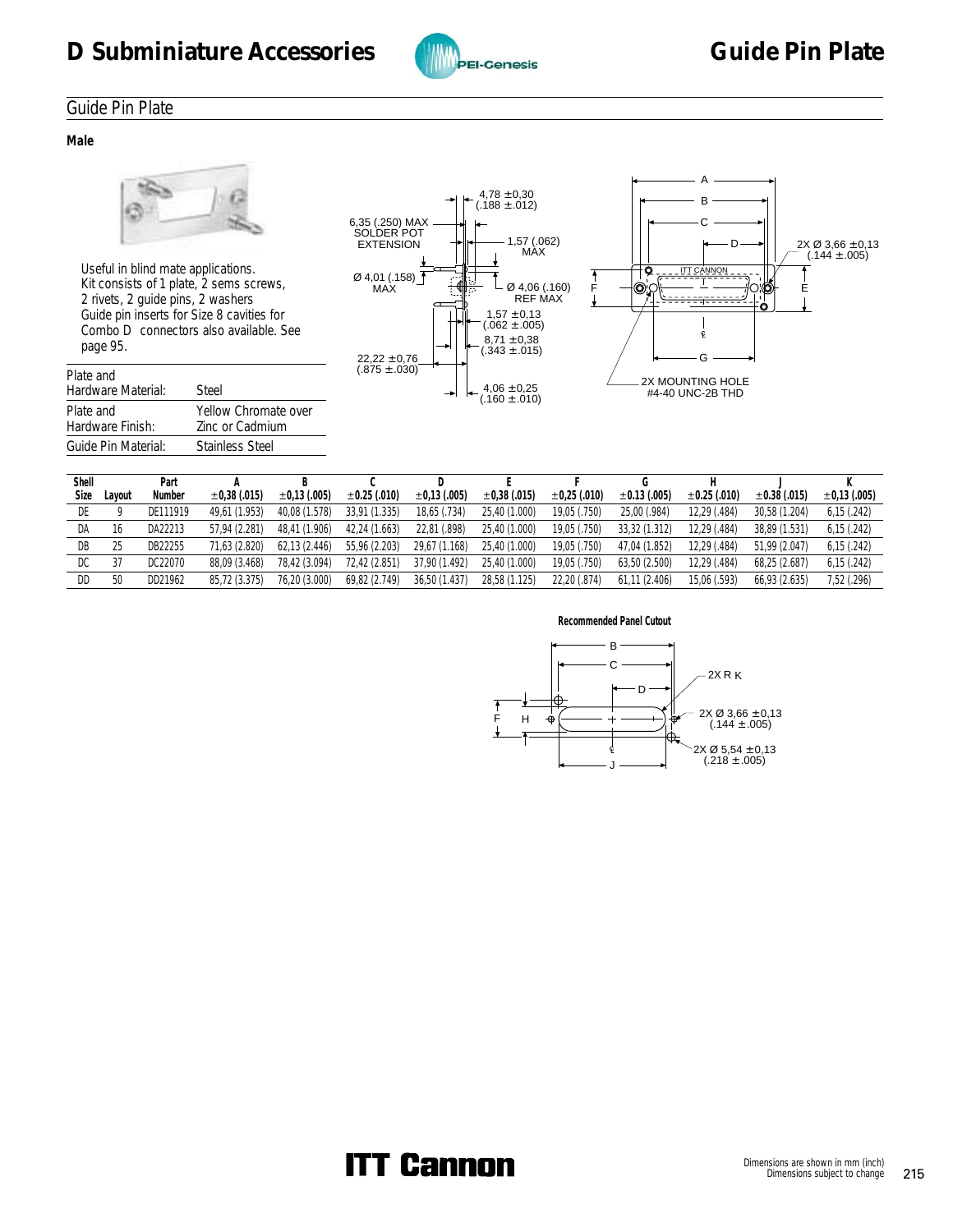# D Subminiature Accessories **Connector Saver**

![](_page_18_Picture_1.jpeg)

# Connector Saver

# **Connector Saver Engaging Face, Pin Side**

![](_page_18_Picture_5.jpeg)

Connector Savers are used to minimize wear on cable or panel connectors.

![](_page_18_Figure_7.jpeg)

![](_page_18_Figure_8.jpeg)

Note: Hardware removed for clarity.

| Shell<br>Size          | Lavout       | Part<br><b>Numbers</b> | ±0.40(.015)   | ±0.25(.010)   | $\pm 0.25$ (.010) |
|------------------------|--------------|------------------------|---------------|---------------|-------------------|
| DE                     |              | DEBU111515             | 30.81 (1.213) | 24.99 (.984)  | 16,92 (.666)      |
| DA                     |              | DABU111512             | 39.14 (1.541) | 33.32 (1.312) | 25.25 (.994)      |
| DB                     |              | DBBU111511             | 53,04 (2.088) | 47.04 (1.852) | 38,96 (1.534)     |
| $\cdots$ $\sim$ $\sim$ | $\mathbf{r}$ | .                      |               |               |                   |

Note: DC-37 and DD-50 not available.

## Specifications

Temperature: -55° C to 105° C Current Rating: 7 A Dielectric Withstanding Voltage: 500 VAC at Sea Level

# Materials and Finishes

| Description      | Material                      | Finish                   |
|------------------|-------------------------------|--------------------------|
| <b>Shells</b>    | Steel                         | Tin/Lead                 |
| <b>Insulator</b> | Black Thermoplastic, UL 94V-0 |                          |
| Contacts         | Copper Alloy                  | Gold Over Nickel         |
| Spacer           | <b>Zinc Alloy</b>             |                          |
| Locking Hardware | Steel                         | Clear Chromate Over Zinc |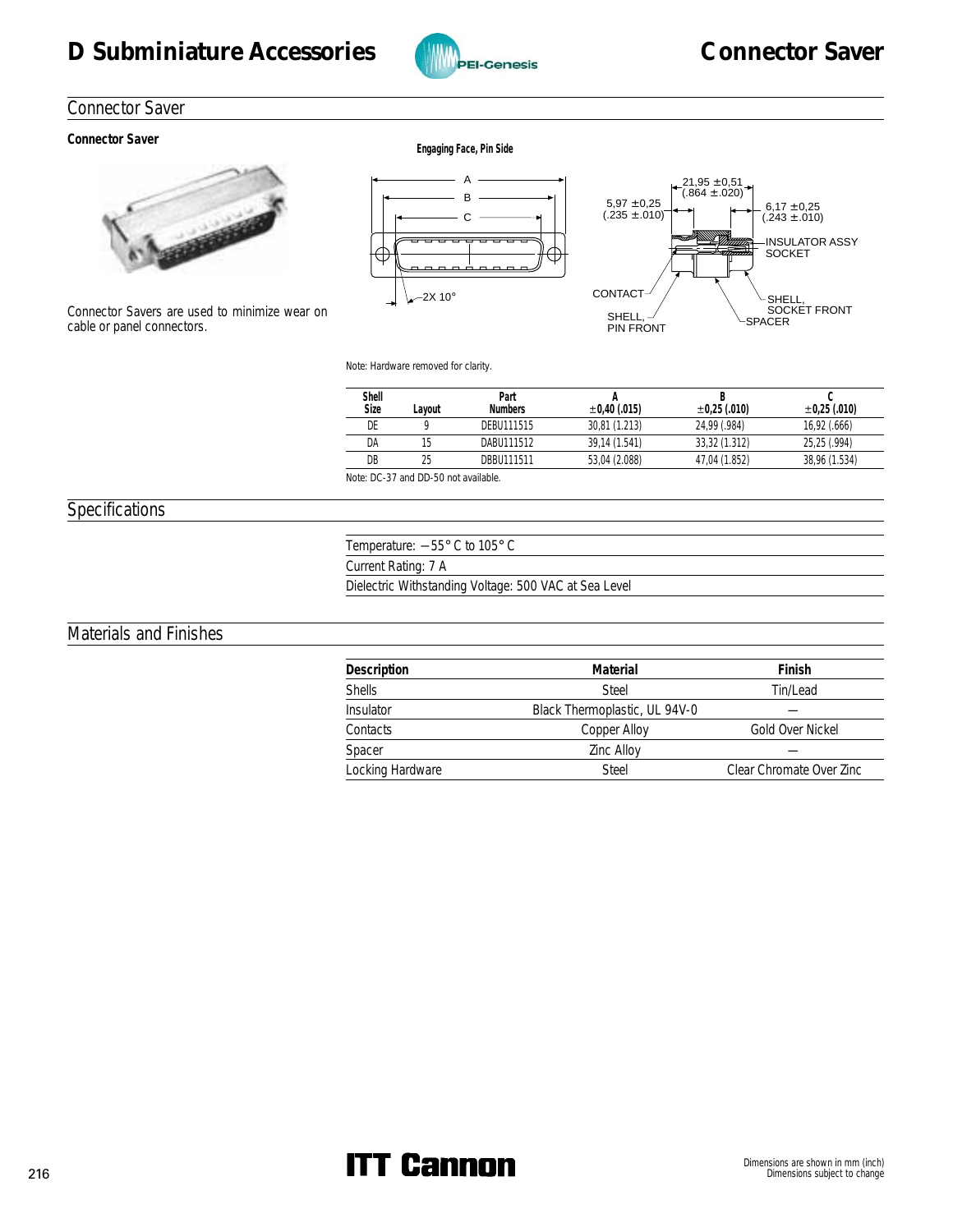![](_page_19_Picture_1.jpeg)

## Gender Changer

#### **Male/Male**

![](_page_19_Picture_5.jpeg)

Gender Changers modify the mating interface to allow connectors of the same genders to mate.

#### **Product Features**

 Low cost way to correct design errors Optional hardware allows design flexibility

![](_page_19_Figure_9.jpeg)

Note: Grounding dimples available on male/male only.

| ∟avout | Part Number<br>Without Hardware | Part Number<br>With Hardware            | $\pm 0.38$ (.015) | $\pm 0.13$ (.005) | $\pm 0.13$ (.005) |
|--------|---------------------------------|-----------------------------------------|-------------------|-------------------|-------------------|
|        | DF111805-1                      | DE111805-5                              | 30.81 (1.213)     | 24.99 (.984)      | 16,92 (.666)      |
| 15     | DA111806-1                      | DA111806-5                              | 39.14 (1.541)     | 33.32 (1.312)     | 25.25 (.994)      |
| 25     | DB111807-1                      | DB111807-5                              | 53.04 (2.088)     | 47.04 (1.852)     | 38.96 (1.534)     |
| 37     | DC111808-1                      | DC111808-5                              | 69.32 (2.729)     | 63,50 (2.500)     | 55,42 (2.182)     |
|        |                                 | Note DD FO and conflicted to accelerate |                   |                   |                   |

Note: DD-50 not available in male/male.

![](_page_19_Picture_14.jpeg)

Gender Changers modify the mating interface to allow connectors of the same genders to mate.

#### **Product Features**

 Low cost way to correct design errors Optional hardware allows design flexibility

#### Specifications

![](_page_19_Figure_19.jpeg)

| Shell<br>Size | Lavout                                                | Part Number<br>Without Hardware | Part Number<br>With Hardware | $\pm 0.38$ (.015) | $\pm 0.13$ (.005) | $\pm 0.13$ (.005) |  |  |  |
|---------------|-------------------------------------------------------|---------------------------------|------------------------------|-------------------|-------------------|-------------------|--|--|--|
| DE            |                                                       | DF111813                        | DE111813-3                   | 30.81 (1.213)     | 24.99 (.984)      | 16,33(.643)       |  |  |  |
| DA            | 15                                                    | DA111810                        | DA111810-3                   | 39.14 (1.541)     | 33.32 (1.312)     | 24,66 (.971)      |  |  |  |
| DB            | 25                                                    | DR111811                        | DB111811-2                   | 53.04 (2.088)     | 47.04 (1.852)     | 38,38 (1.511)     |  |  |  |
|               | Note: DC-37 and DD-50 not available for female/female |                                 |                              |                   |                   |                   |  |  |  |

Note: DC-37 and DD-50 not available for female/female.

| Temperature: $-55^{\circ}$ C to 105 $^{\circ}$ C      |
|-------------------------------------------------------|
| Current Rating: 3 A                                   |
| Dielectric Withstanding Voltage: 500 VAC at Sea Level |

# Materials and Finishes

| Description      |     | Material                      | Finish                                           |
|------------------|-----|-------------------------------|--------------------------------------------------|
| <b>Shells</b>    |     | <b>Steel</b>                  | Tin/Lead                                         |
|                  | M/M | <b>Glass Epoxy</b>            |                                                  |
| Insulator        | F/F | Black Thermoplastic, UL 94V-0 |                                                  |
| Contacts         |     | Copper Alloy                  | Gold Over Nickel                                 |
| Rivets (M/M)     |     | Copper Alloy                  | Tin/Lead                                         |
| Locking Hardware |     | <b>Steel</b>                  | Clear Chromate Over<br>Cadmium or Zinc and Mylar |

![](_page_19_Picture_25.jpeg)